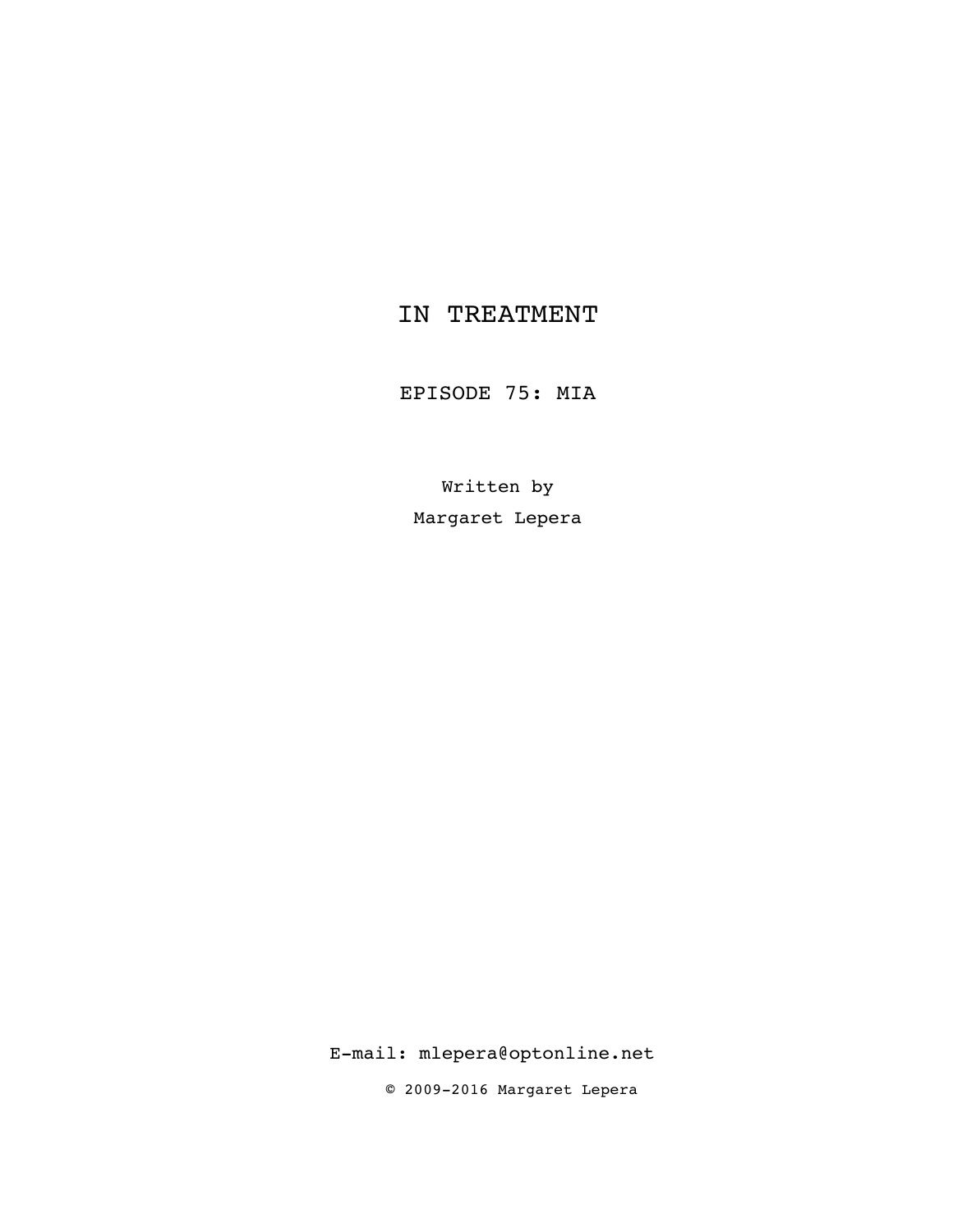FADE IN:

## 1 EXT. PAUL'S STOOP – 7:00 A.M. 1

MIA sits sipping a latte, waiting for her therapy session with PAUL. She appears simultaneously hopeful, nervous, and calm, and has dressed with care. She sees Paul round the street corner with a very attractive WOMAN IN HER MID-30S wearing running gear. She watches them flirt and touch goodbye as the woman goes off for her run. Paul admires the woman's form for a moment, then comes down the street and takes in the expression on Mia's face: Shock.

2 INT. PAUL'S WAITING ROOM – MOMENTS LATER 2

Paul, casual but formal, escorts Mia inside. She is aloof; part of her is not in the room. She's carrying several bags, and eyes the coat rack. He gestures to it.

> PAUL. Would you like to-- ?

> > MIA

Uh, no. No.

3 INT. PAUL'S OFFICE – CONTINUOUS 3

Mia enters the office and sits on the couch, collecting her things around her. Her anger is palpable, though she remains self-contained. Paul takes his chair, and tries to draw her out.

#### PAUL

Mia?

She musters the courage to look him in the eyes, then examines him as if he were on trial.

PAUL

You look upset.

MIA

Do I?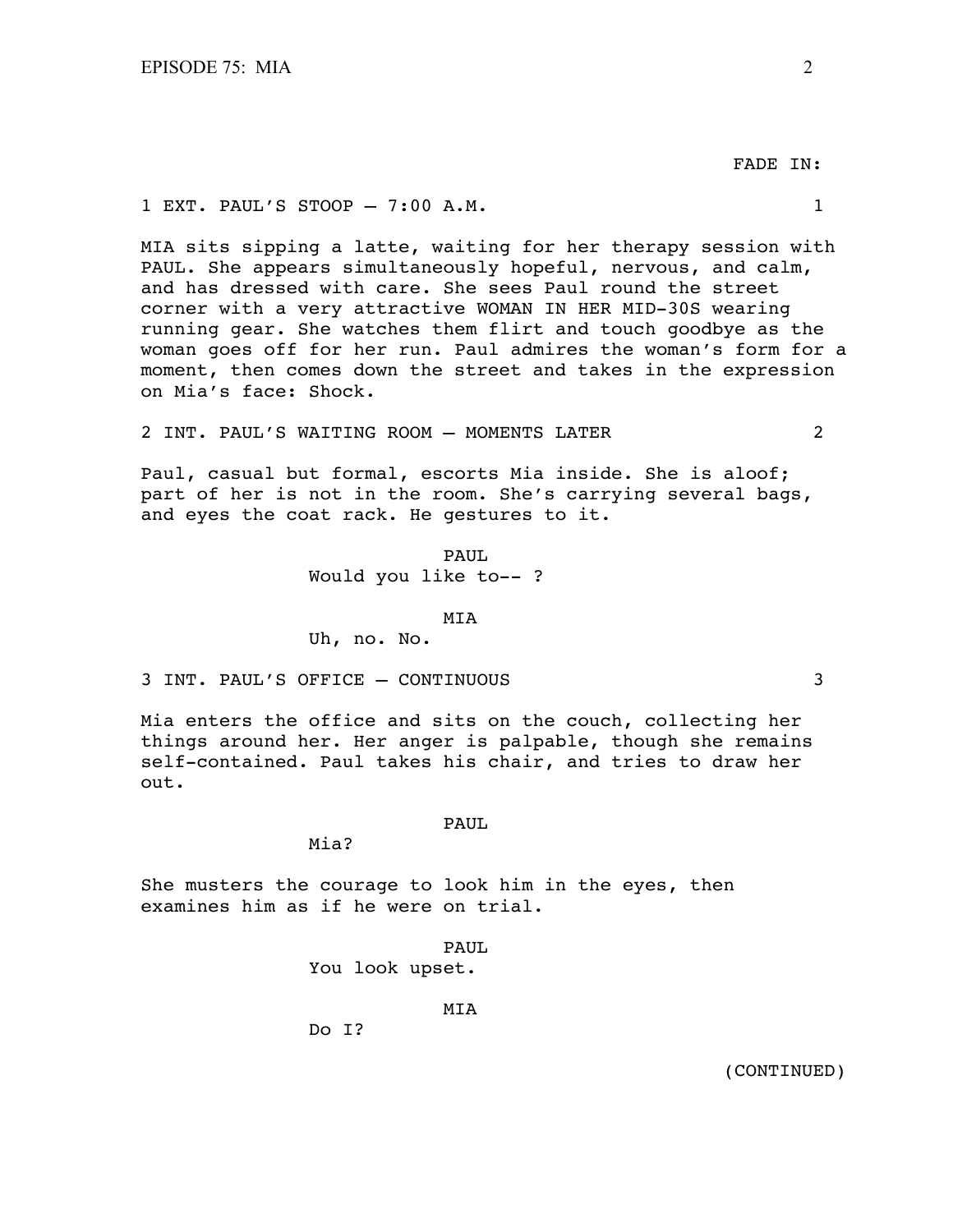Why don't you tell me what's going on with you.

 MIA Now that we're on intimate terms,

you mean.

PAUL

On intimate terms?

MIA

(staring him down) Yeah. Like last week.

# PAUL

Is there something you'd like to discuss about last week? (beat) It was my impression we had a breakthrough. An understanding of our work here.

 MIA Ah. Breakthrough. Yeah.

# PAUL

(tries a light approach) I thought I bought at least some time with you.

MIA

What's the expression? Believe me Paul, "you couldn't afford me."

# PAUL

I see. Not a breakthrough then. You seem disappointed this morning, Mia.

# MIA

Really.

 PAUL Have I done something to upset you?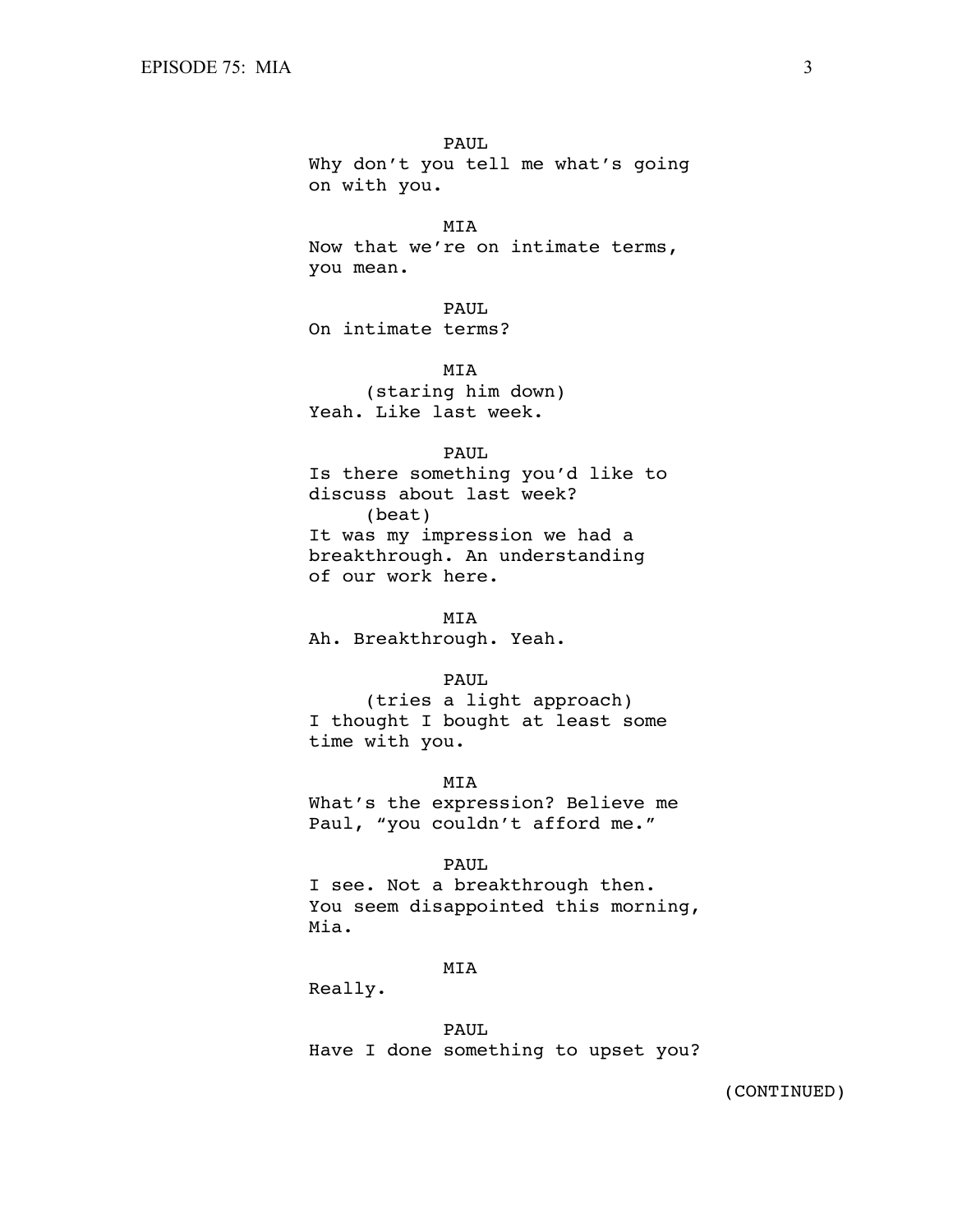What makes you say that?

#### PAUL

Just my sense. Last week you said you wanted to continue our work. I thought we were making progress toward--

MIA

--Progress. Running in place is more like it. Last session, I got caught up, that's all. In the-- (she stops herself)

# **PAUL**

In what?

# MIA

In the moment. In what I was feeling. I don't know. It doesn't matter now.

#### PAUL.

I think it does. From the look of you, I feel fairly certain that what may be bothering you has nothing to do with what happened last week.

### MIA

"From the look of me." Judging a book by its cover, Paul? Do they encourage that shallow sensibility in shrink school?

### PAUL

Well, I don't know, Mia. Do they discourage it in jury selection?

#### MIA

Fine. Okay, well, enlighten me.

PAUL

Fine. Did it bother you seeing me with a woman this morning?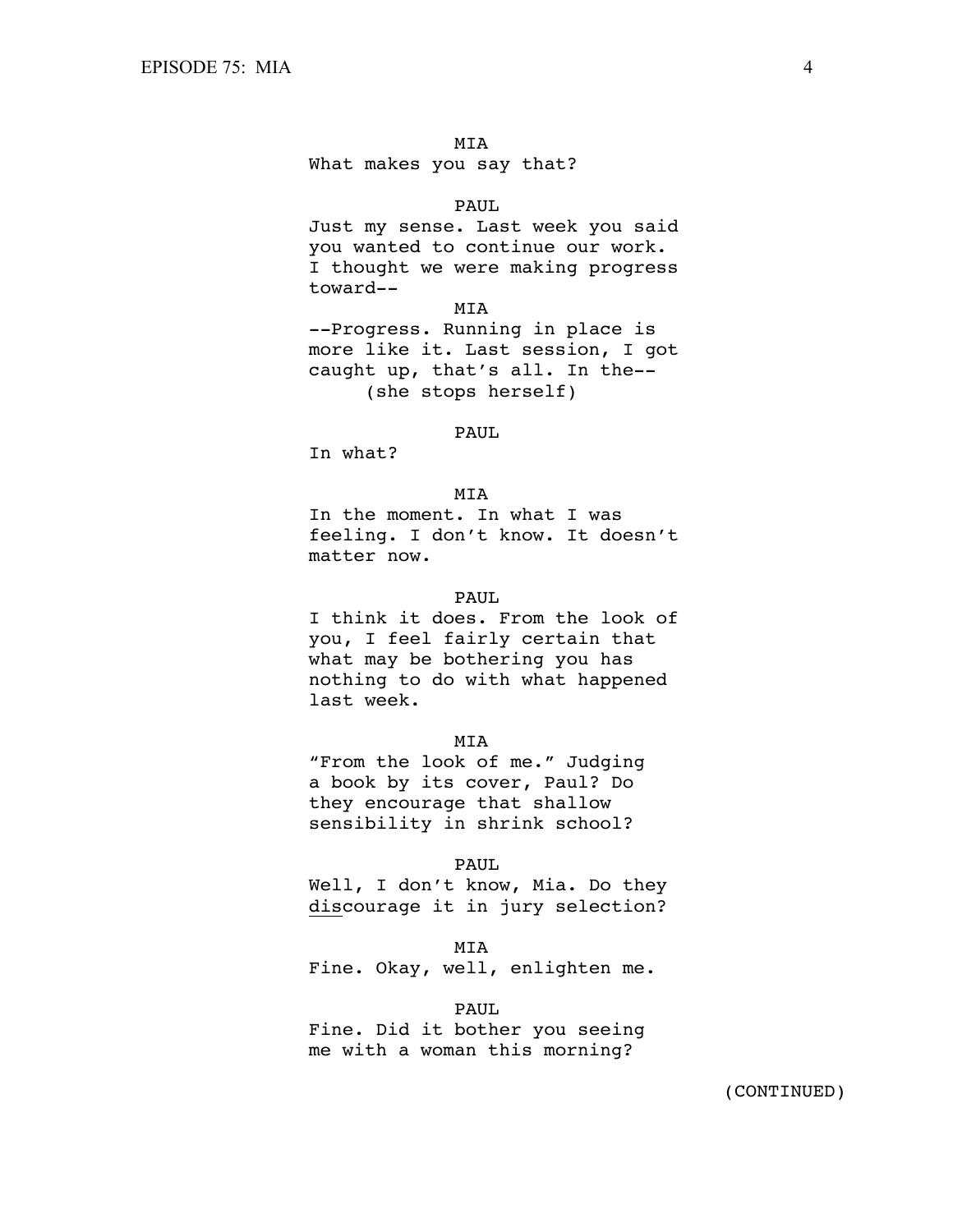No, why should it bother me? That isn't the nature of our relationship. We've been over this.

 PAUL And yet you wish it could be otherwise. You've said so.

In a burst, Mia gets up, clatters the coffee table in front of her, and starts rounding room, avoiding his gaze.

MIA

Boy, you're flattering yourself this morning, aren't you? Two women want you and it's not even 8:00 a.m. What happens by noon?

PAUL

Maybe by then I'll have an understanding of why you're choosing to act out this way.

**MTA** 

This is acting out? Why? Because I'm simply displaying the very sense of humor you said you would miss if I left therapy?

PAUL

In terms of your treatment, this

(points to her, indicating her response) is obstruction. Resistance. Suddenly I'm on trial because you've made an assumption about someone I was having a conversation with. It's not even 10 minutes into our session, and it seems I've already betrayed your trust. Like all the other men in your life whom you believe failed you time and again. Isn't that right?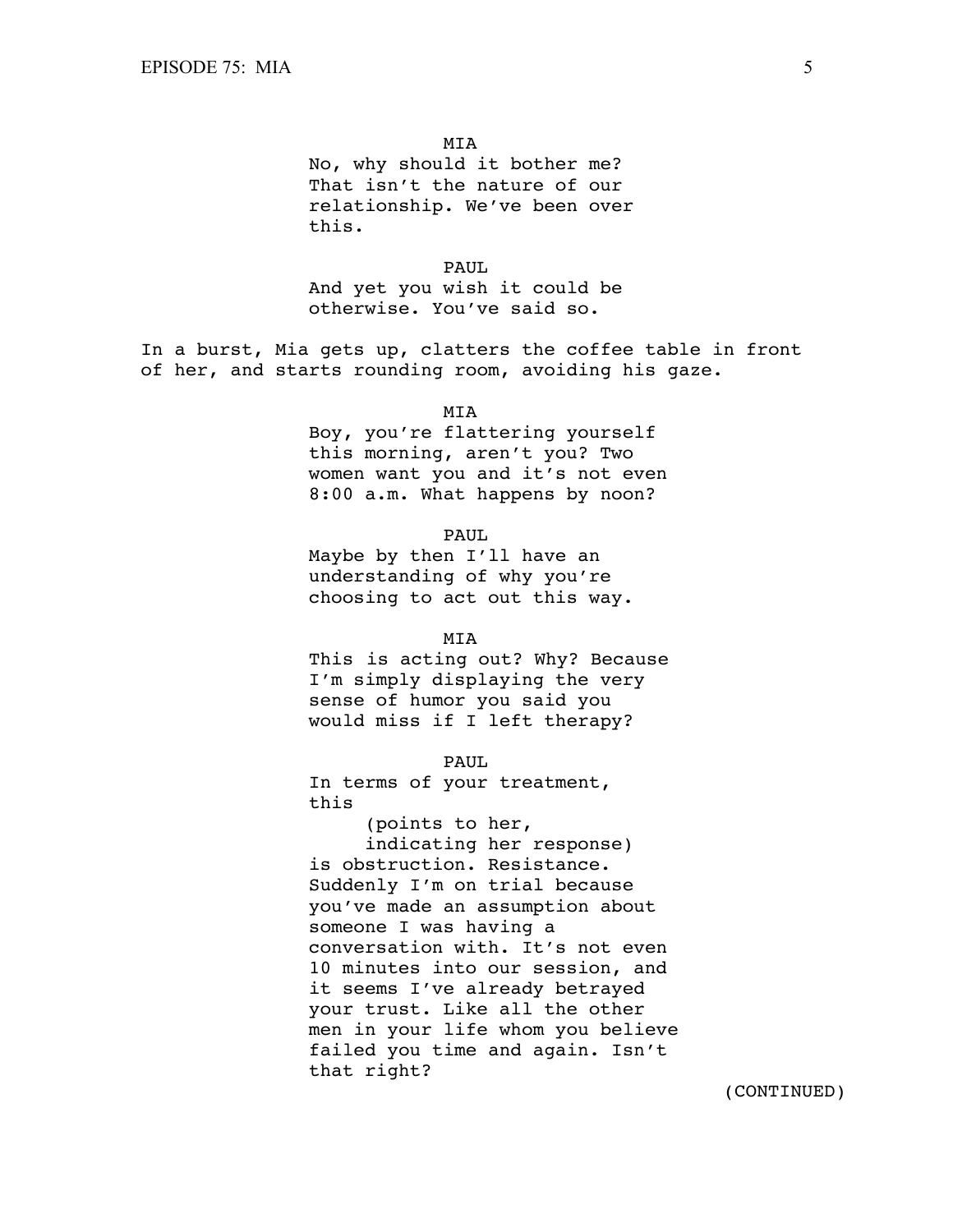I see. So you're telling me she's just a neighbor? That I don't know how to read body language? I saw how you were looking at her. Don't tell me I misread it.

# PAUL.

You can read into it whatever you like. But if as you say you accept our relationship as that of therapist and patient, and accept the boundaries that go with that relationship--

#### MIA

--It just bothers me, I guess. I'm human. (beat)

What's her name?

PAUL.

You know it's against my—-

# MIA

--policy. I know. To discuss her. I get it. Boundaries. I had them this morning. I was waiting patiently for you. I wasn't going to barge in and bring breakfast again. Assume something was going to happen between us that I know can't happen. (beat)

Is she your type? Is that what Laura looked like? Is she part of your pattern, Paul?

 PAUL What do you imagine my type to be?

 MIA You know, I've thought about that. I'm really not sure. Like to tell me?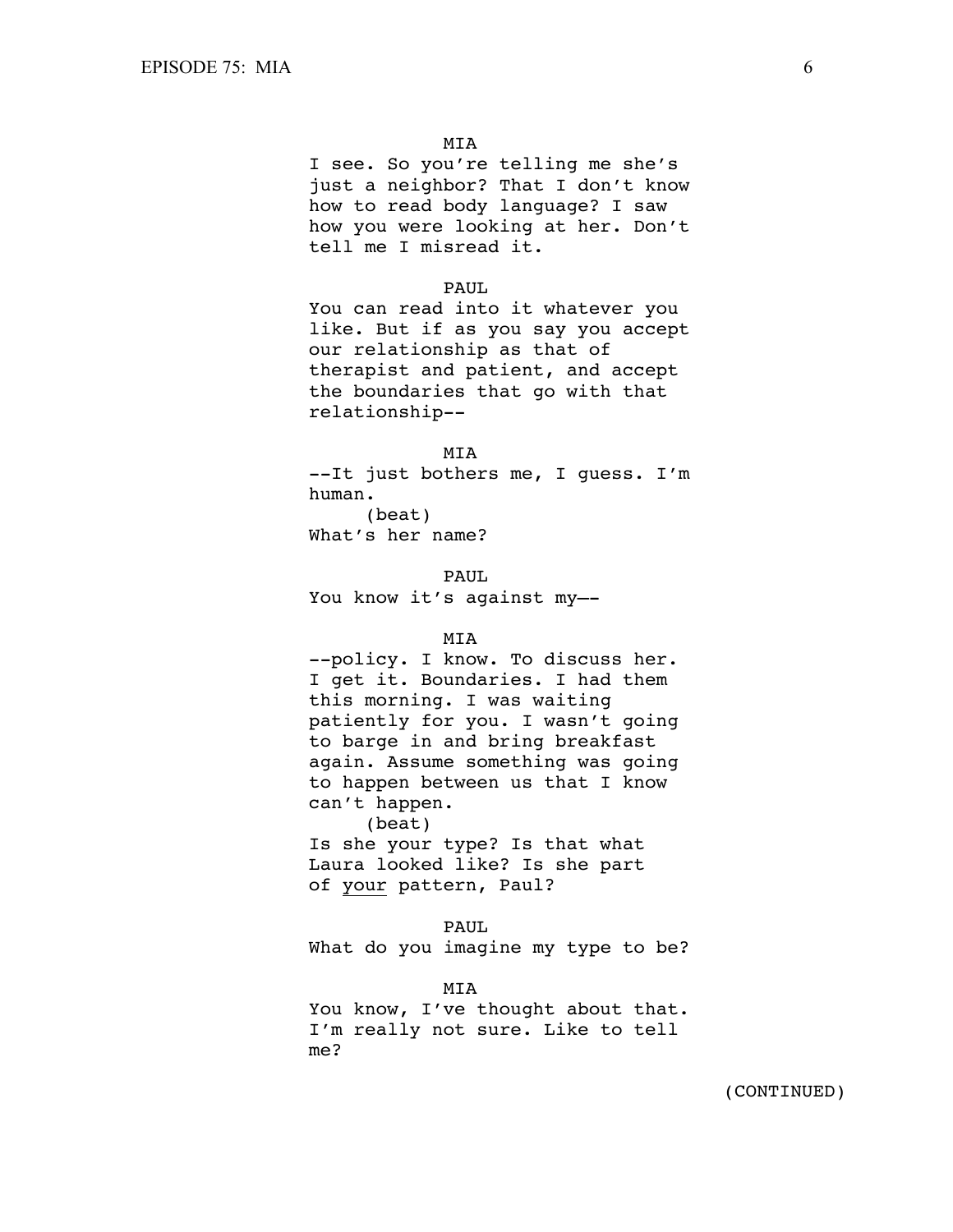Do you ever wonder whether I consider you my type?

She stops pacing.

### MIA

Please, Paul. You rejected me 20 years ago, you reject me now. I know I'm not your type.

PAUL

You sound quite certain of that.

MIA

What, I am? I offered to fuck you last week. The offer still stands. Maybe if I took up running. But with my pattern, I'd probably continue to run in circles, right?

PAUL

As long as you don't run over everyone who crosses your path.

MIA

I get paid to do that, remember? Defend the undefendable.

 PAUL That must be quite difficult.

MIA

Oh, I don't know. You get numb to it. You must feel that way too, sitting in that chair week after week. Listening to people bitch and moan. All the depressing commentary.

Mia sits back down.

 PAUL Well, I'm trained to handle that.

MIA

Mmmm.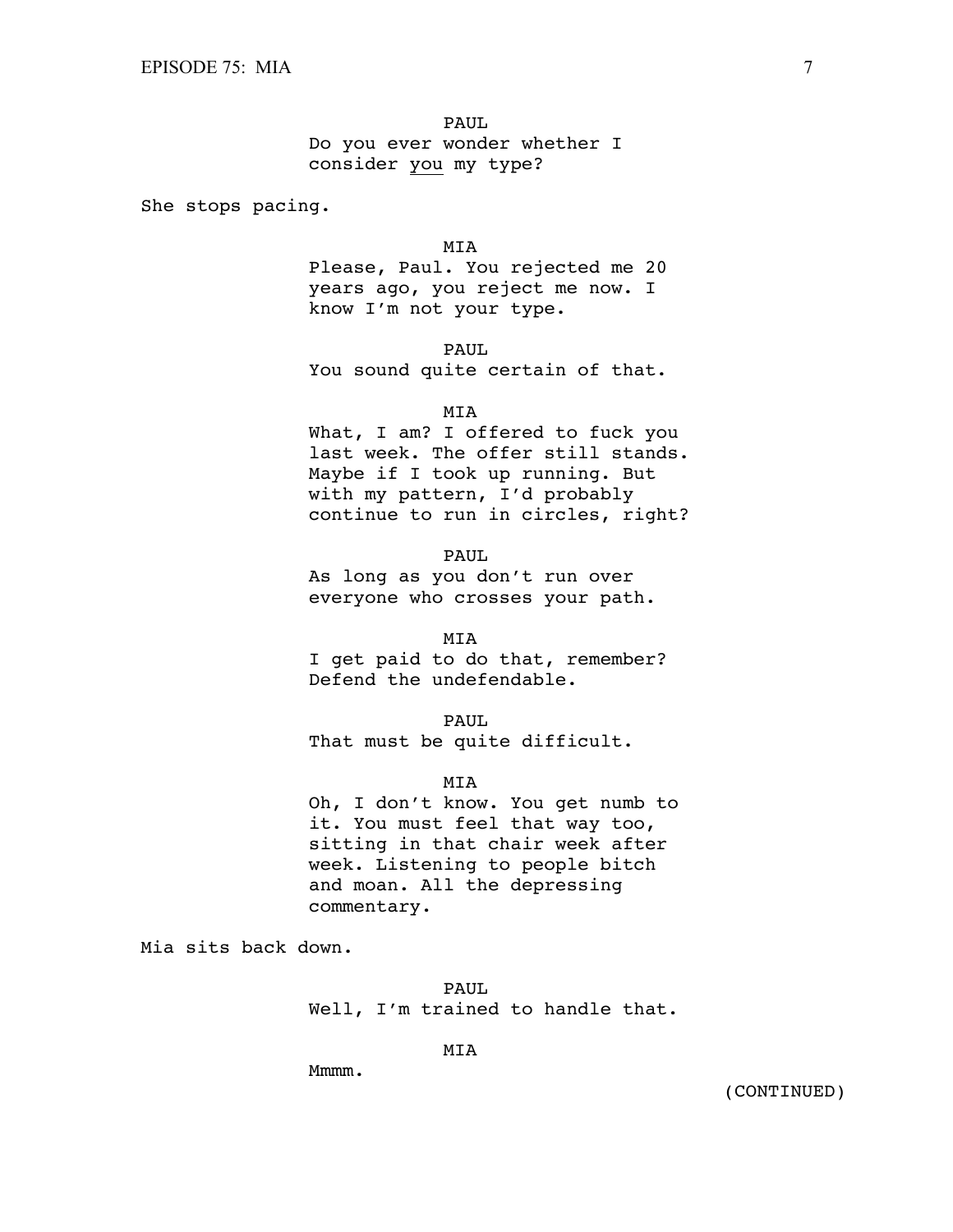Tell me Mia, how was going back to work after taking time off from the firm last week?

#### MIA

Oh, you know. It was okay. Though I have a lot of shit on my desk. And when I go home, there's still nothing. Just nondescript beige walls around me for comfort.

PAUL

Not the kind of protection you need.

#### MIA

No. But at least they're not closing in.

# PAUL

So we'll rule out claustrophobia. Well, that's encouraging. And your father? Has he contacted you since you last spoke?

### MIA

For God's sake, Paul. Stop poking at me. I told you he doesn't want to speak to me now. Thanks to you.

PAUL

I know you're unhappy about what he said to you that day.

### MIA

What, about how dare I accuse him, or how no one could ever love me the way I am, ever? Maybe he's right.

#### PAUL

He's not. It's understandable you'd still be upset.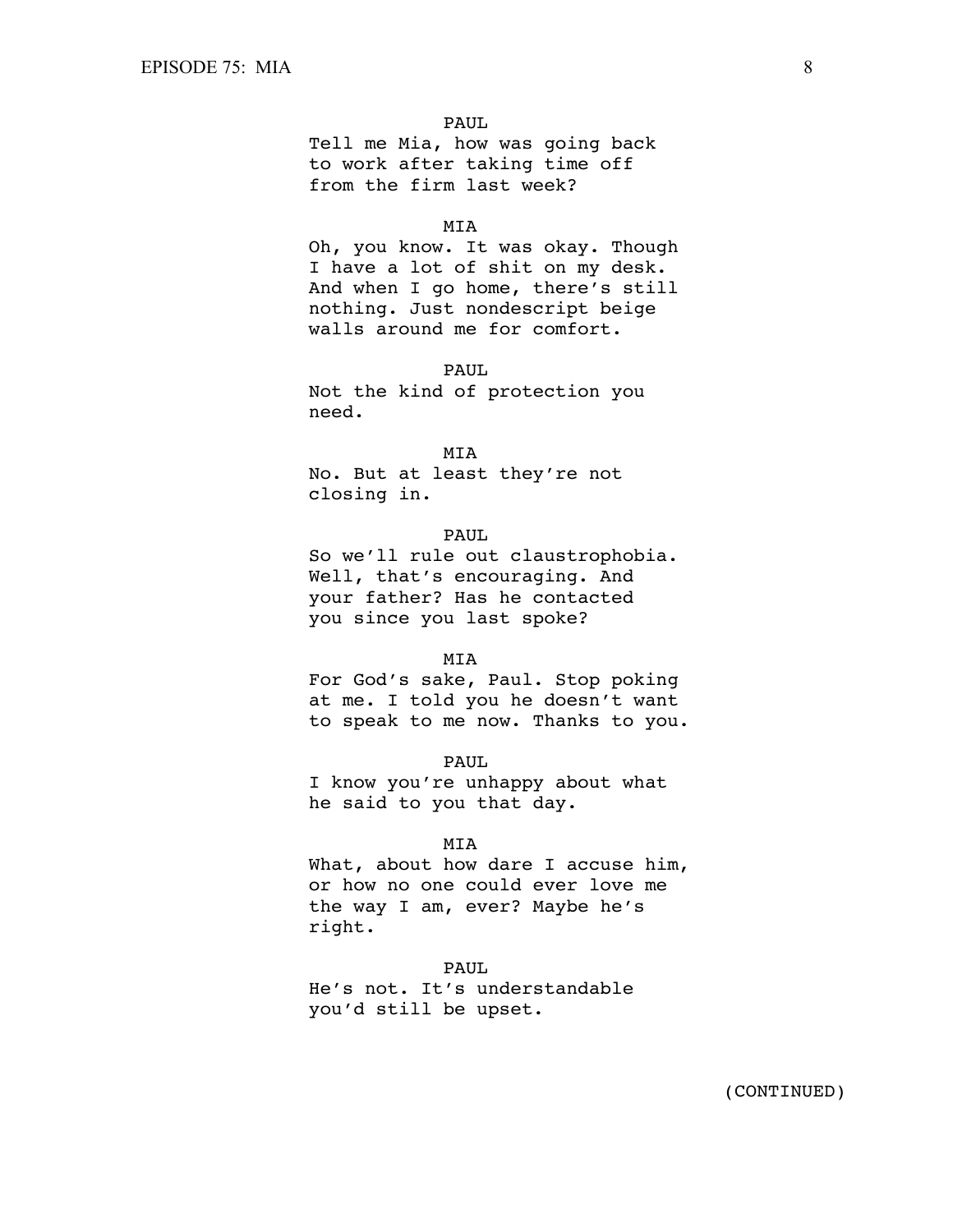Upset? Right now, I don't even feel human. I feel sub-human. But rage I feel, rage I have.

### PAUL

Yes, I can see that. I think it's been rage that has fueled you all your life. It's harder to feel hurt feelings when you have the fire of rage to console you.

MIA

Some consolation. Is that what you think I've done?

### PAUL.

I do. Rage can keep a person going during stressful times. When you can't process traumatic events and have to move forward and function day after day. I think in your case, you clung to rage and were never able to let go. You used your rage to hold yourself together when you were most vulnerable. But somehow you got stuck, and haven't been able to get past it. Process the hurt feelings along the way. And you've built a wall.

 MIA Fortress is more like it.

#### PAUL

Now I'm trying to get you to take it down. See what's behind it.

## MIA

And if I do?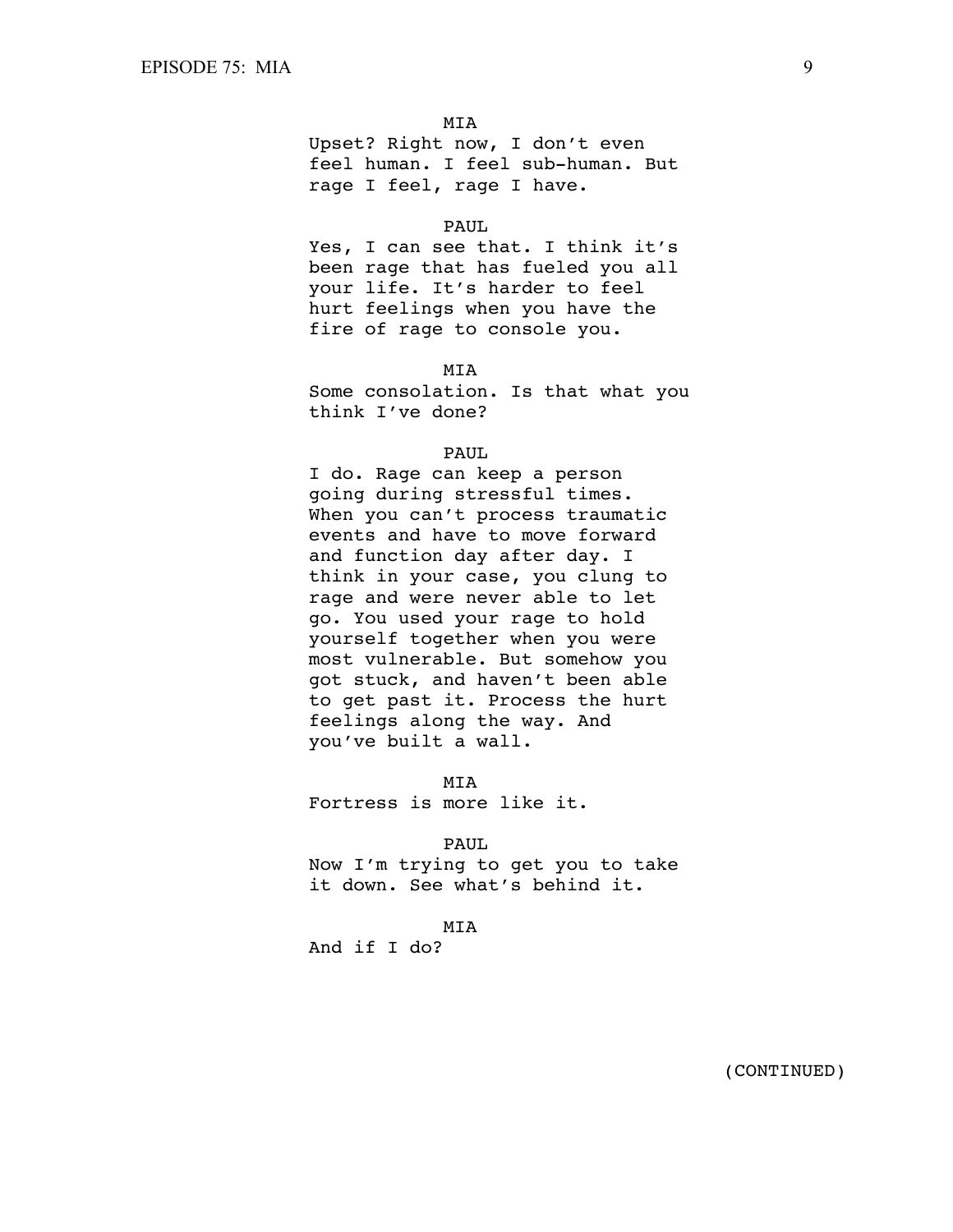You'll probably feel even more vulnerable for awhile. It may even bring to mind some events from your past that will be helpful for us to explore.

MIA

Like what? The first time my father failed me?

 PAUL Does something come to mind?

 MIA No Paul, I'm just saying. Nothing comes to mind. Sorry to disappoint you. And this morning--

# PAUL

Yes?

**MTA** What about what's happened this morning?

 PAUL Why don't you tell me.

Mia shakes her head as if to say, "I can't go there." She steels herself, gets up, and begins to pace the room again as if about to cross-examine a witness. Suddenly, she realizes she can't play this role. Her behavior shifts, and softens, and she sits down on the arm of couch, at a safer distance from Paul. She's come to a decision to let her guard down.

> MIA Okay. Here's an honest exploration of my hurts. A step or two beneath rage.

> > PAUL

Okay.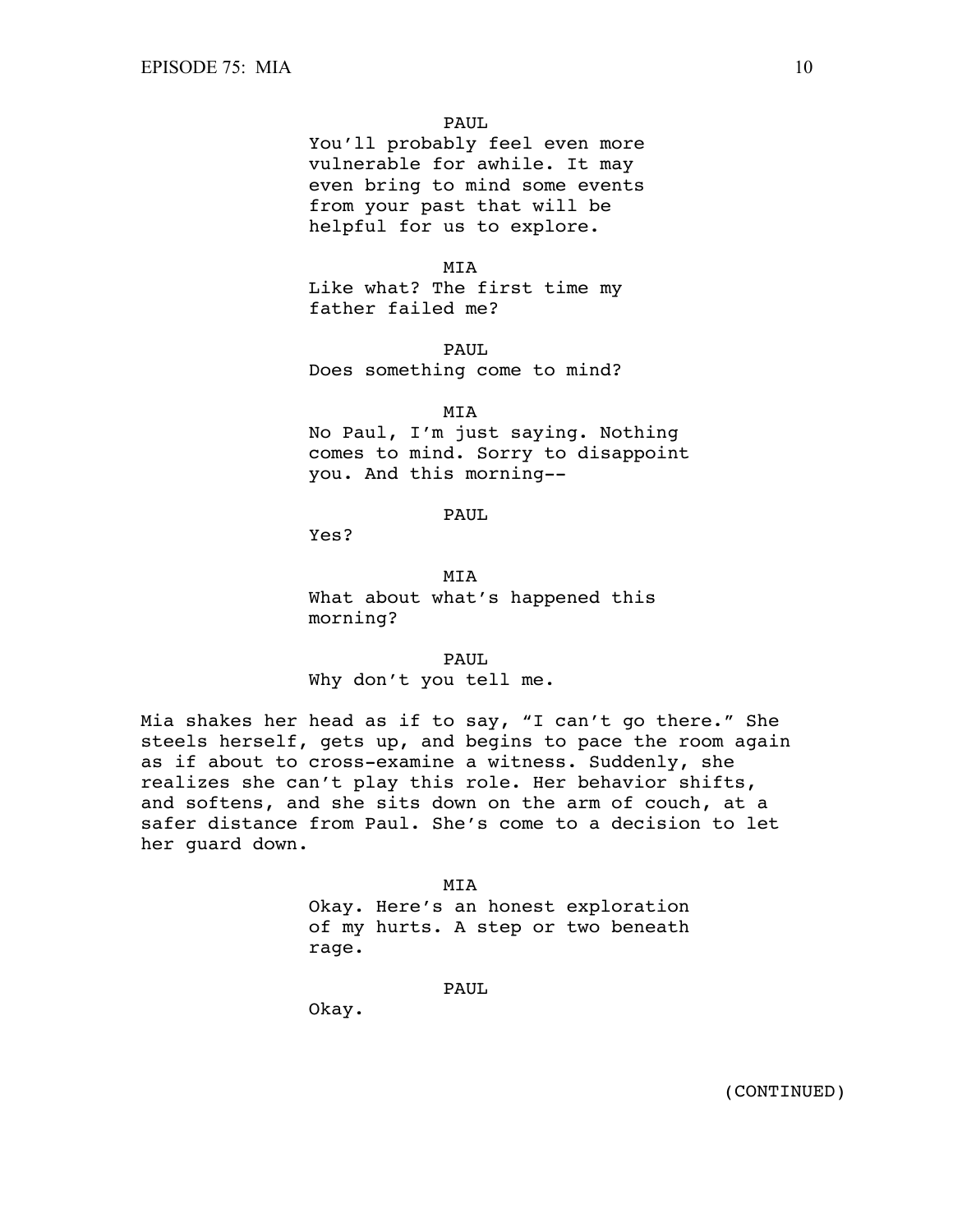MIA What I want to know is, if it were possible, what--

A long pause. She begins to cry softly, then continues.

MIA

What--

# PAUL

Go on.

She looks down at the floor, at her feet.

 MIA What would make you want to choose me, want me-- love me?

#### PAUL

Mia--

As soon as Paul speaks, Mia gets up and turns away. Embarrassed, she crosses the room and looks out the window.

PAUL

Mia, I think last week you sensed that I do care deeply about you. About what happens to you in your life.

Still facing away from Paul, Mia nods through her tears. Paul looks around to find a tissue, and goes to get a box from his desk. He comes to her, and offers her one.

#### PAUL

Here.

# MIA

Thanks.

He hovers over her a moment, then sits. Mia continues to look out the window as she speaks, as if envisioning the on-the-street scenario. Then, to distance herself from the memory, she walks around the room absorbed in various objects, and at times, is able to turn and face him.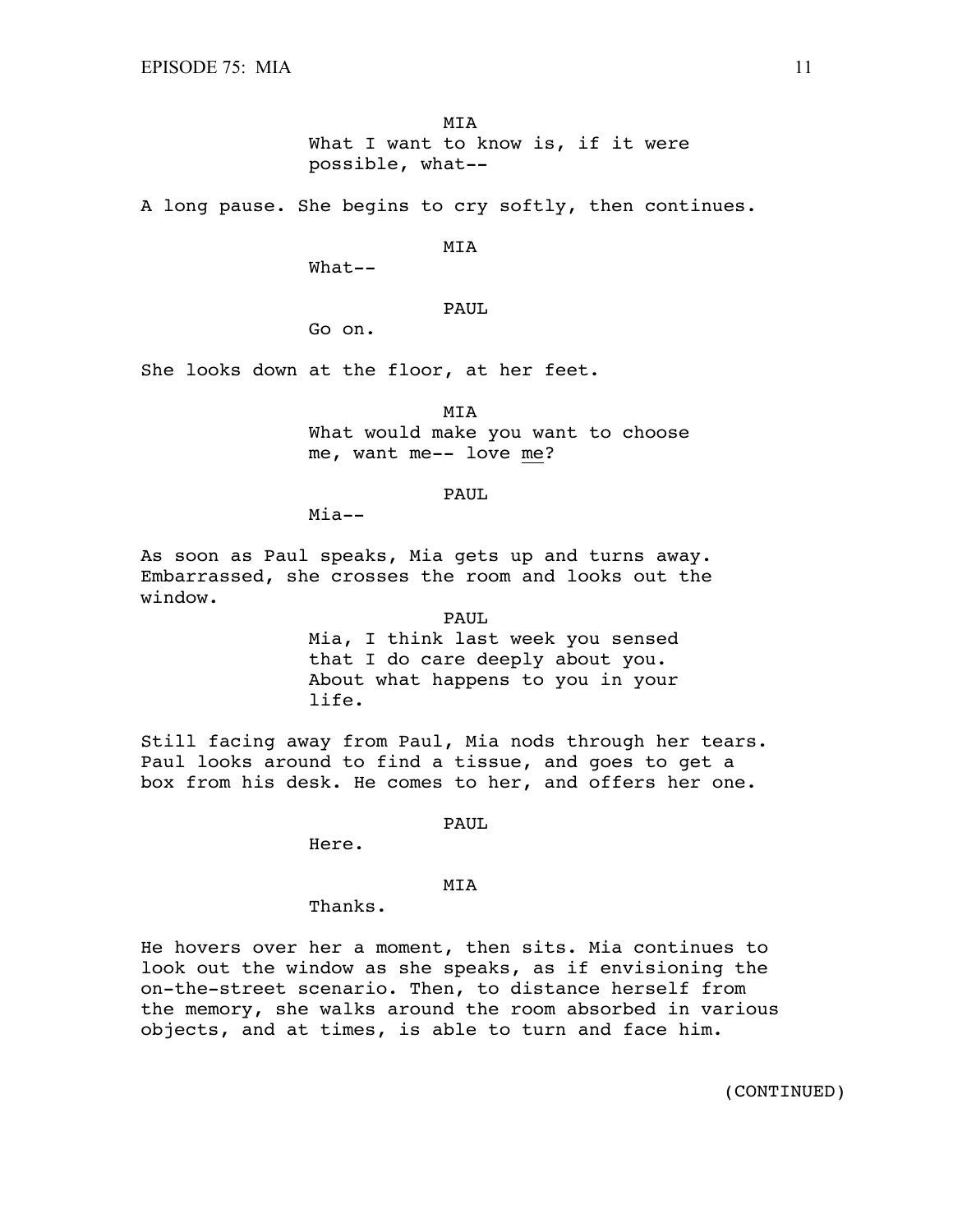You aren't rejecting me, I realize. But something happened to me last week. Though it was shot to shit the minute I saw you with her out there. The last few minutes of the session, I felt closer to you than I have with anyone, including my father when I was a girl. I had the most intimate experience with a man I can never really be close to. What am supposed to do with that, Paul? I can't have you in my life the way I want. Yes, in some ways I can, that we established, but you know what? As ridiculous as it sounds, I came here today to try and win you. I wasn't planning to do anything really, not today, not next week. But it was my long-term plan. To set my mind to it, like playing practice drills on the piano, or preparing for depositions on a really big case. A steady, consistent, plan of action. Practical, huh? You see, because without you in my life, I'm empty. I have no life. Not really. (beat)

It happened in a moment. A few moments last week. I felt it with you 20 years ago, and again now. And there you were with her. Smiling. Like I've never seen you. Hopeful, the way I feel about you. I don't know what to do with all this. How to look at you. I hate having you know how much I care, when I can't do a thing about it.

Paul has been listening intently, and is moved.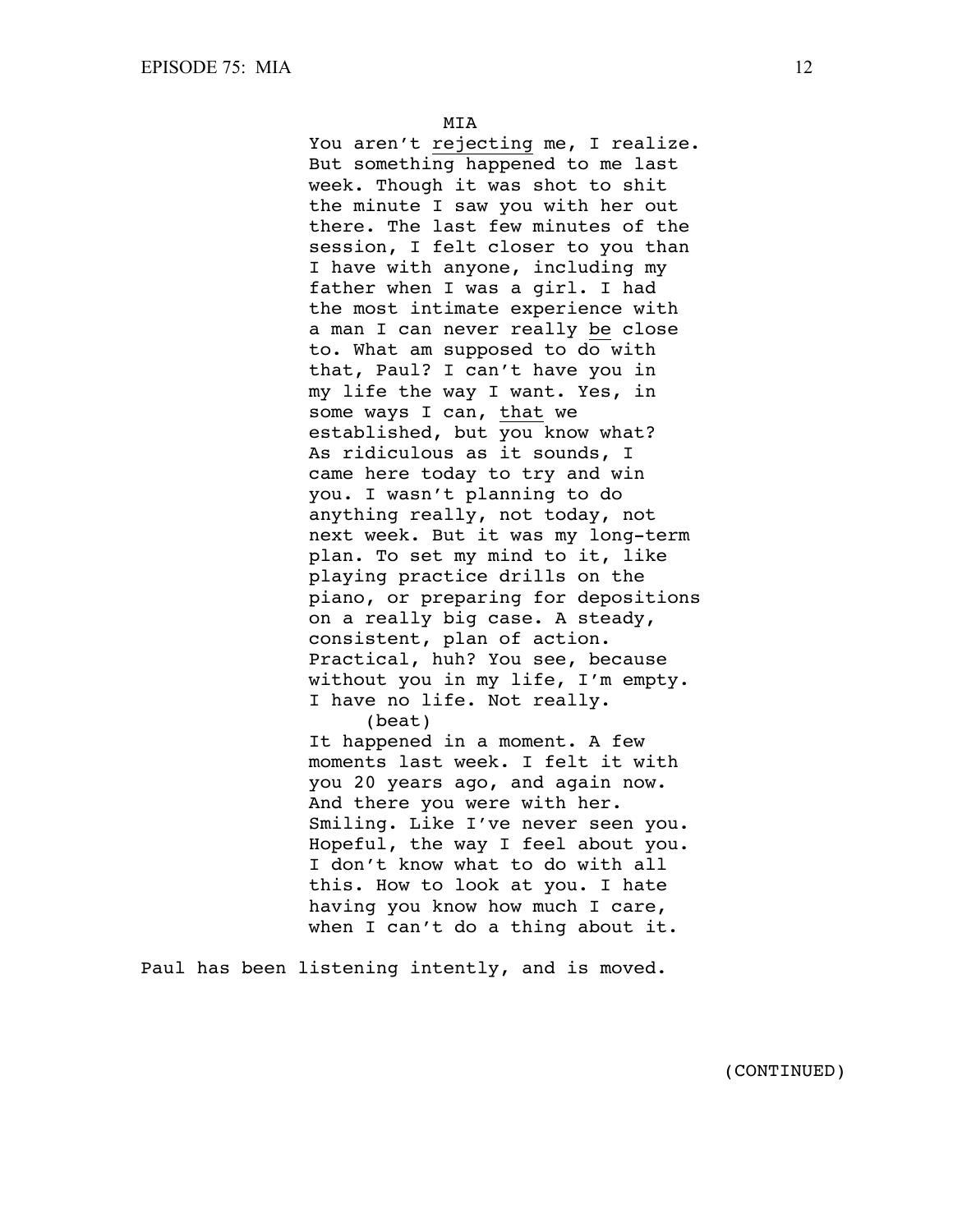I appreciate the courage it took for you to say this to me.

## MIA

Yeah, well, it hurts to care. Whatever happened to the "joy" of connection?

### PAUL

This is intimacy Mia. Remember. There's also joy, but making deep connections can be difficult. Life is messy, and not everyone cooperates the way you'd like them to. It's also hard to find true connection these days-- our society makes it challenging to find people invested in opening themselves up that way.

# **MTA**

(locks eyes with him) It's also difficult when feelings are unrequited too.

# PAUL.

I'm not sure what you'd like me to say to that. As your therapist, I can tell you it's important for you to get to a point where you are able to share your feelings and not blame the object of your affections for failing to give you what you want in the way that you want. Then you'll be freer in your life. You won't rack up the "slings and arrows" of your hurts. You'll be able to let them go.

 MIA That's from Hamlet, right?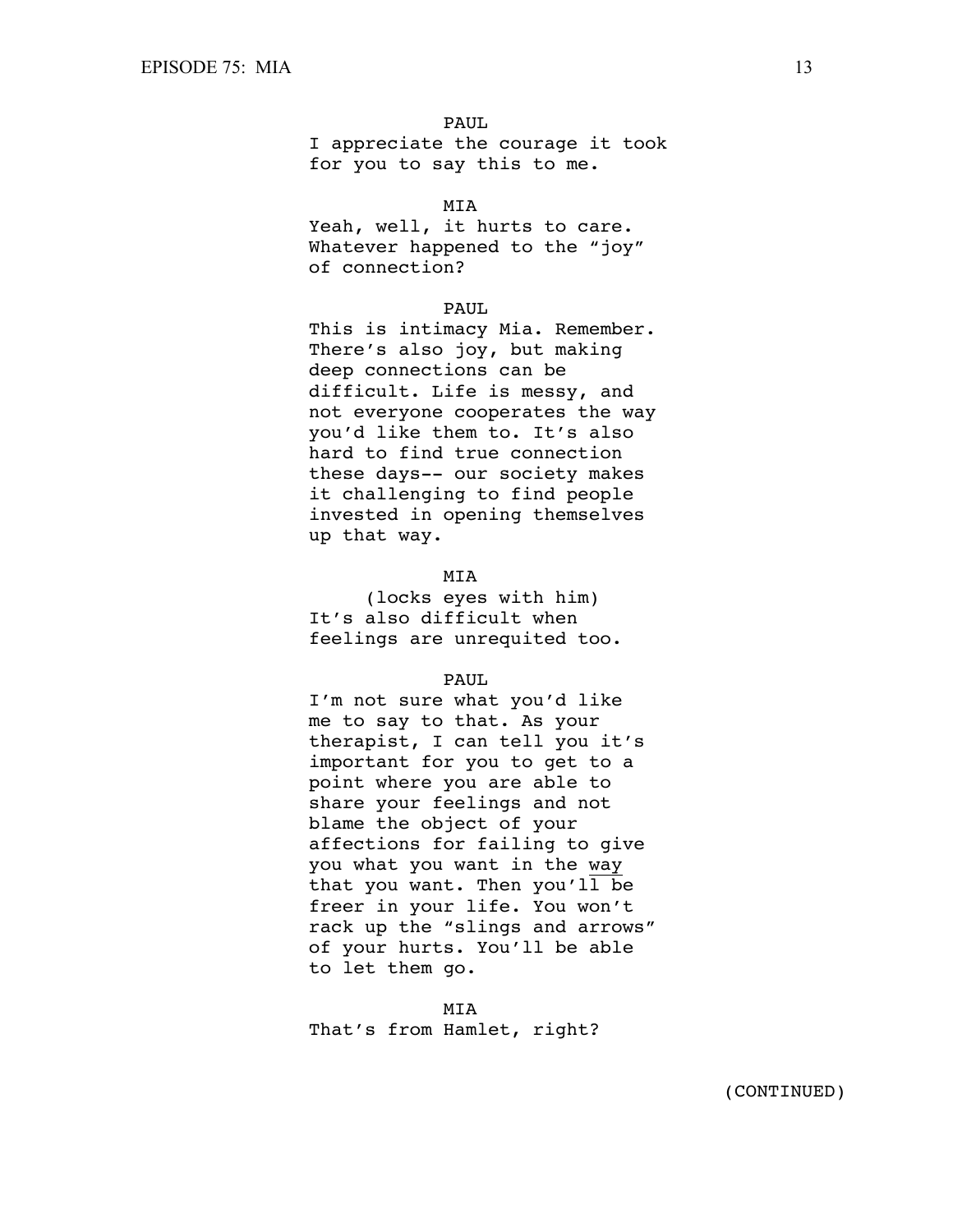Yes. He also had a difficult relationship with his father.

MIA

And mother too, as I recall.

# PAUL

You know your Shakespeare. The point is, you won't punish yourself when someone can't return your love. You won't take it so personally, and will be better equipped to move on.

**MTA** 

To the next insult. And the one after that.

#### PAUL

If someone can't give you what you want, Mia, it isn't an insult. Perhaps the person isn't capable of it. As to our professional relationship, it's built in that there are limitations to the affection we may have for each other.

On this note, she sits.

MIA

You have affection for me?

### PAUL

Yes, Mia. I do. But there's something else we should talk about. Transference. It's why you may be having such intense feelings towards me.

 MIA I think we've discussed that before.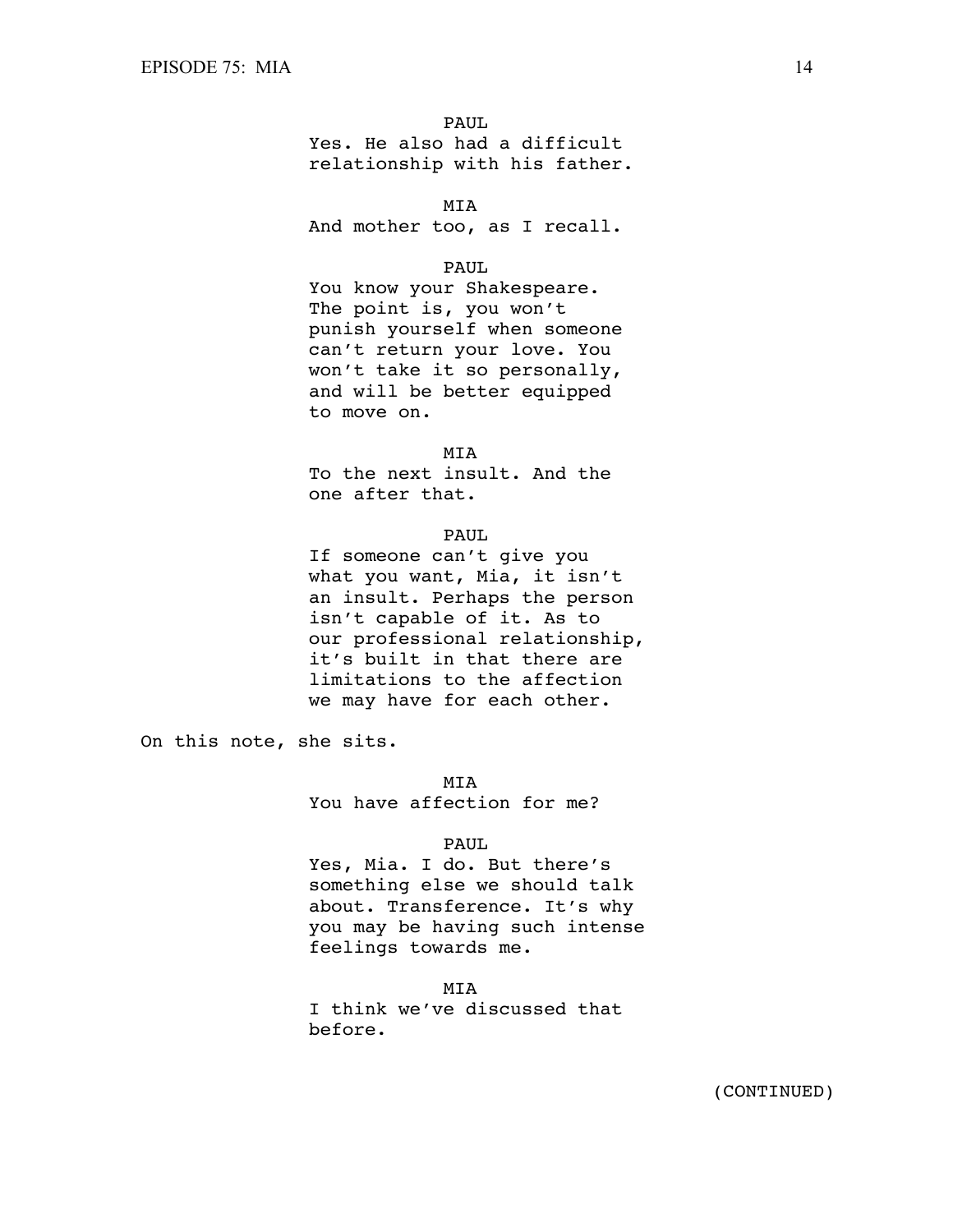Then you know that you have been unconsciously transferring onto me all the burdens of relationships from your past. Bennett, other men in your life, your father, and the people who've shaped you. It's that transference that will enable me to see what's going on with you more clearly, and help you make better choices.

MIA

If you say so.

PAUL

You don't believe me.

**MTA** 

I haven't seen anything work out better. In fact, things have been a lot worse lately.

#### PAUL

Your view of the world is being shaken up, that's all. That's progress.

MIA

You like that word progress, don't you? Doesn't feel very good.

PAUL

No, but it will in time, if we keep working. I also want to say something to you. I want to thank you for what you've said. For trusting me enough to be vulnerable with me. And for the tremendous compliment you've given me. I'm flattered.

 MIA Yeah, well don't be too flattered 'cause I'm still angry.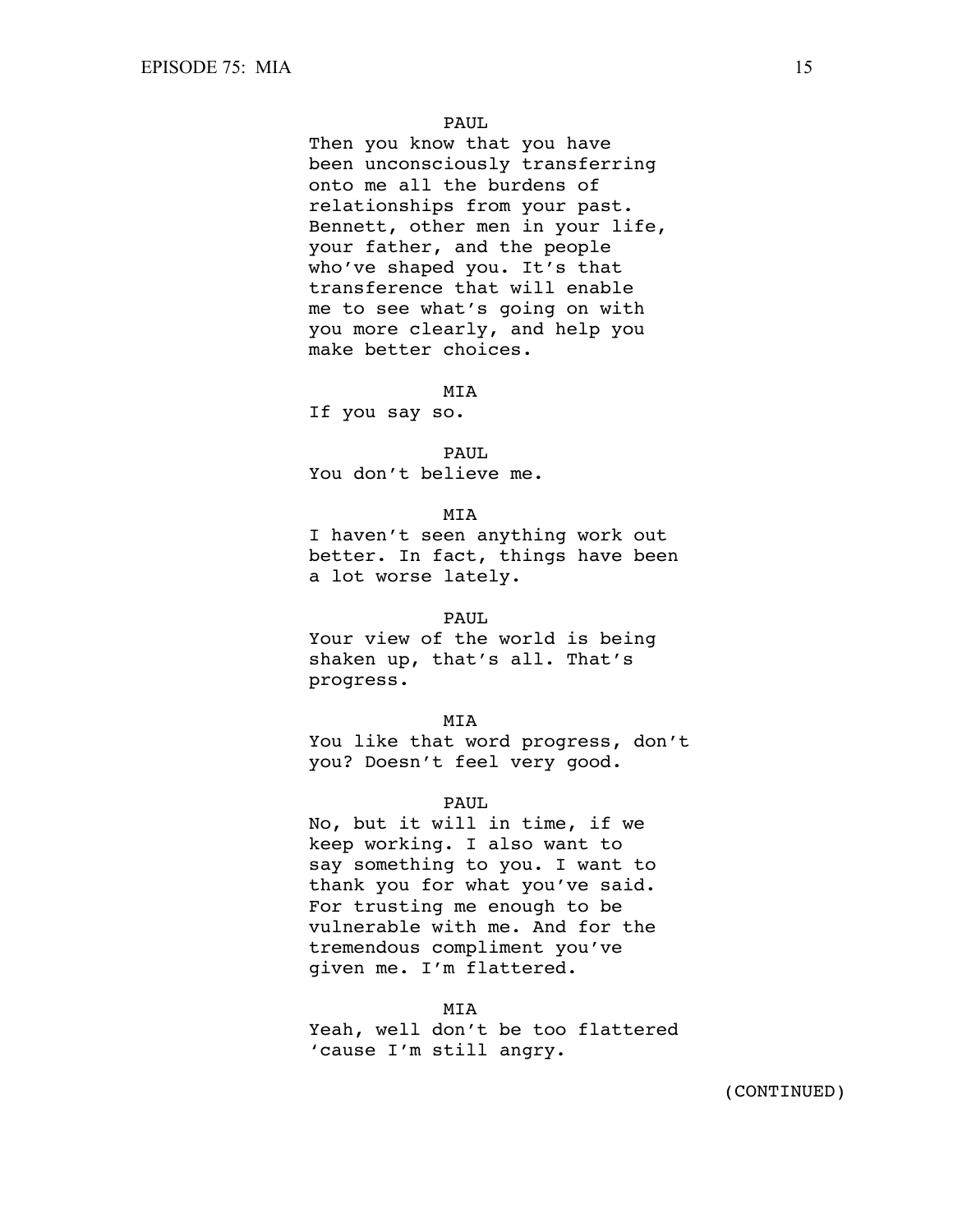Fair enough.

MIA

No other man has made me feel what you have, my whole adult life. Where do I go from there?

### PAUL

The fact that you're capable of feeling those feelings for me, means you're capable of it with others.

 MIA Is that right?

PAUL

Yes, absolutely.

 MIA Well, that's something.

PAUL

You know, I also had a thought, awhile back. Listening to you.

# **MTA**

What?

# PAUL

You mentioned something about setting your mind to things, like "playing practice drills on the piano."

### MIA

What about it?

# PAUL

I remember last week, you were talking about the piano you used to play growing up. Didn't you say your father sold it after you were sent to live with your Aunt in NJ?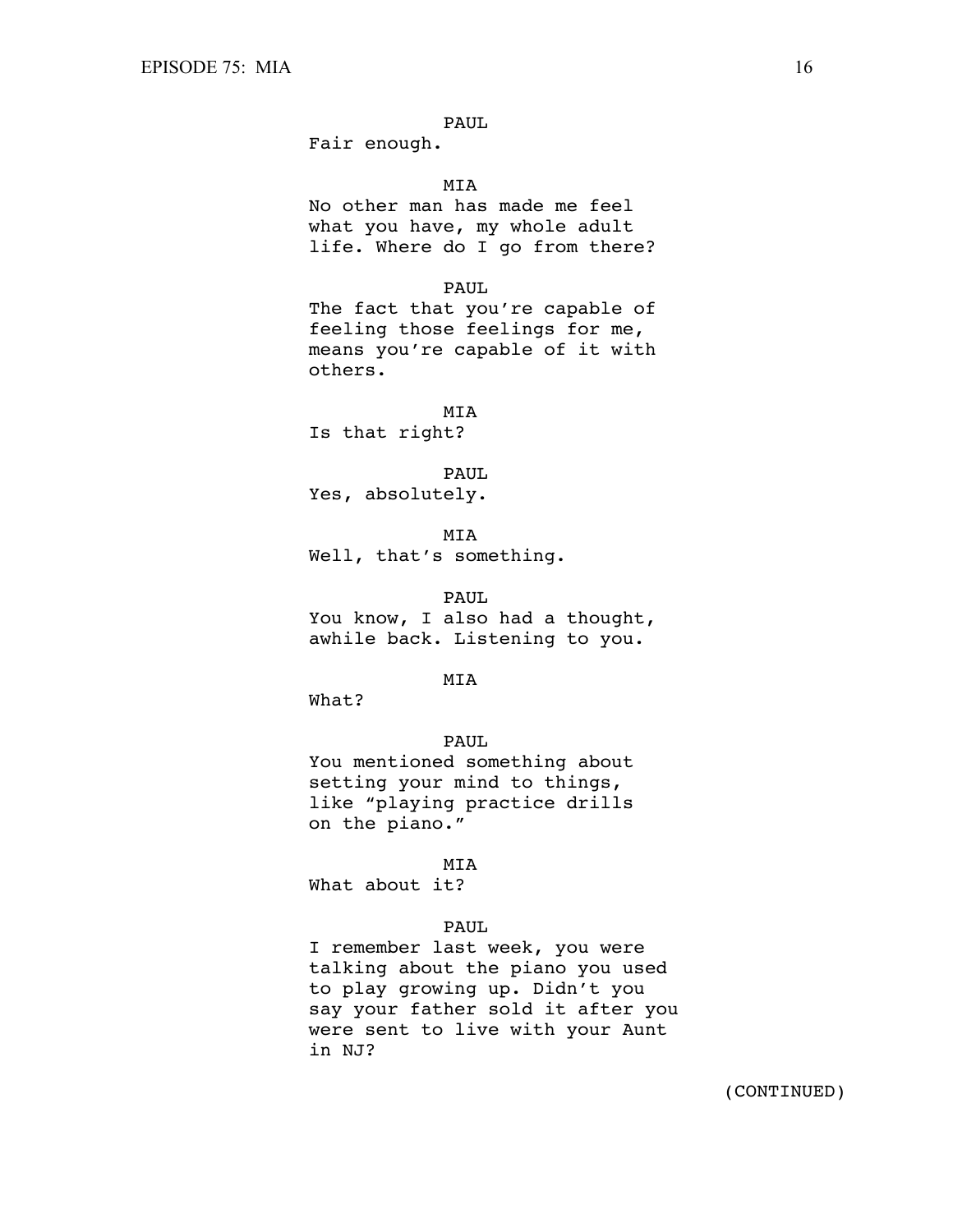Yes, that's right.

PAUL

Would you say you were playing your "practice drills" around that time? Before you left?

MIA

I guess so. Why?

PAUL

Do you think there might have been something going on that you were "setting your mind to" back then?

# MIA

Like what?

PAUL

Well-- what happened in the weeks before you left for NJ?

 MIA I don't know. The usual stuff.

PAUL

When did you do these "practice drills?"

 MIA Scales, you mean. Not drills.

 PAUL Okay. Yes, your scales.

# MIA

After school mostly. When my parents were out of the house. They were a ritual for me.

PAUL

Why a ritual?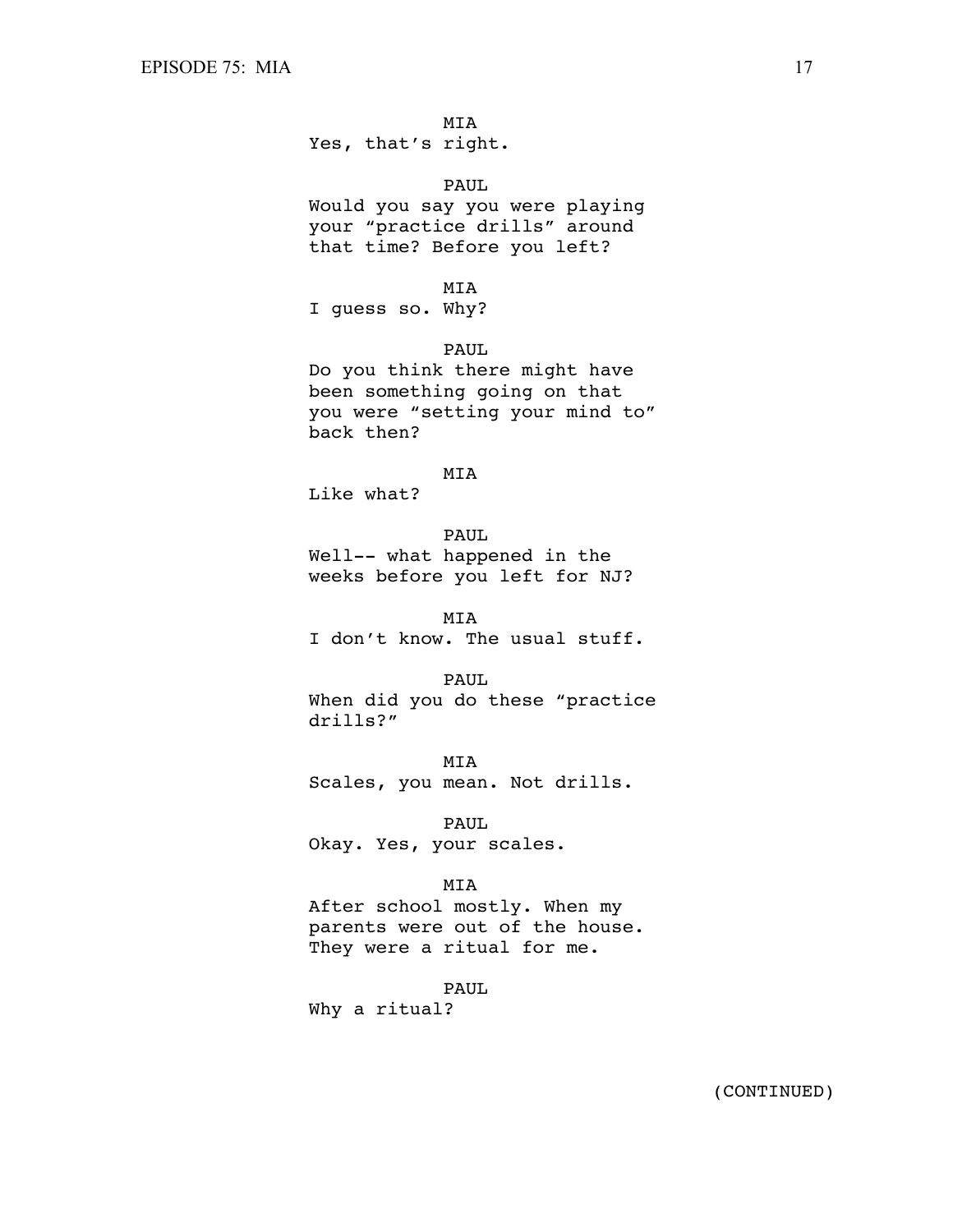Oh, all sorts of reasons, not just to practice. If I was thinking about a test I had to take, or a boy I liked, or to clear my head, I'd move my fingers up and down, faster and faster, until I felt better.

PAUL

Why faster?

MIA

I'd lose myself in it. In the motion. I'd distract myself.

#### PAUL

From what?

#### MIA

It just made me feel safe. I liked the noise-- I liked the control. My mother never really gave me what I needed, as you know, and my father wasn't always around. He absolutely hated when I would make a mistake.

# PAUL

Did he.

### MIA

Well, he was supportive-- but I guess he just wanted me to try harder. Be my best. You know.

PAUL

A perfectionist.

MIA

Yes, but he still enjoyed my playing.

 PAUL Did he tell you that?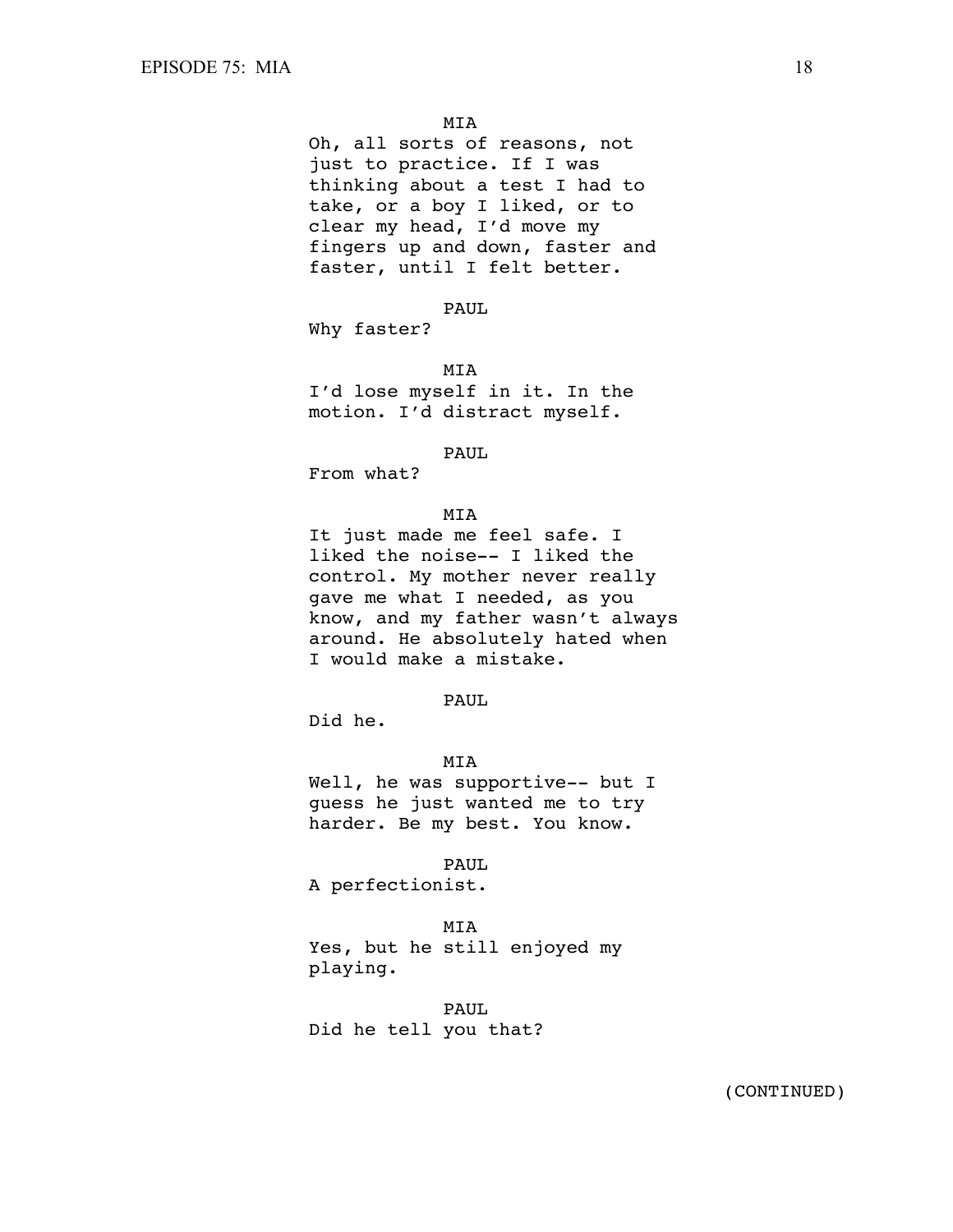Not in so many words. But I do remember he liked when I played that song "The Entertainer," by Scott Joplin. From that movie, "The Sting."

### PAUL

Yes, I'm familiar with it. How do you know he liked that piece?

MIA

I just have that memory. He smiled—- laughed when I played it.

#### PAUL.

He laughed?

**MTA** 

Yes, Paul. Out of enjoyment.

PAUL

I see. And did you think of perfecting your playing as a kind of "drill"?

#### MIA

Not really. I don't know why I used that word.

PAUL.

Mmmmm. Did you play for your parents often?

#### MIA

Well, I played at night sometimes, when my father was home. After dinner. But it wasn't like they sat around listening to me.

#### PAUL

Would that be a composition, like the Chopin you gave me years ago?

 MIA My father hated classical.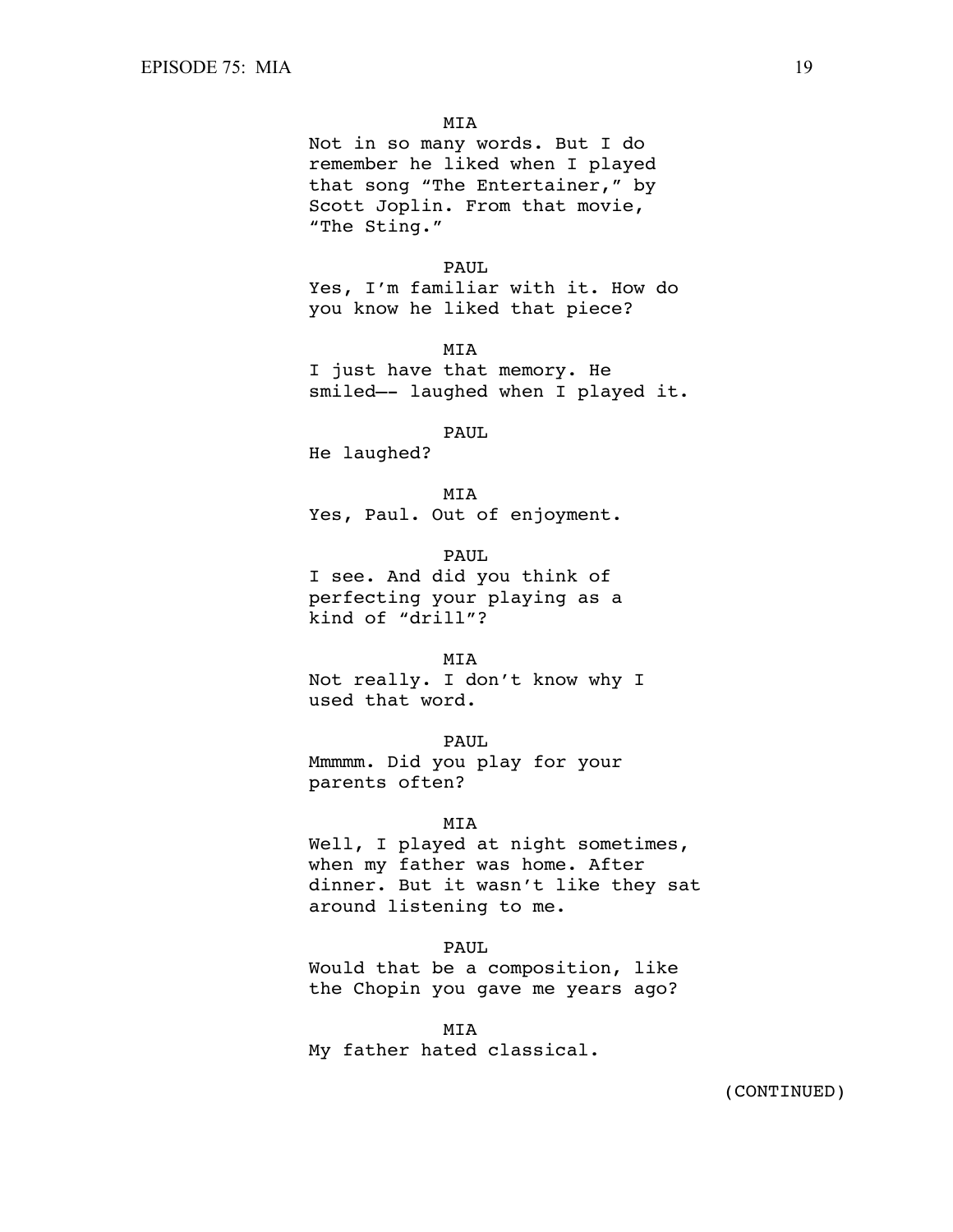PAUL Mia, do you recall your father ever saying he was proud of your ability to play?

 MIA Well, he wasn't overly demonstrative about it.

 PAUL Yet he supported you in other ways.

 MIA In many ways, yes.

PAUL. But not in this one.

 MIA Is there a point to all this?

Paul locks eyes with Mia for a moment, then proceeds.

 PAUL Who took you to your lessons?

# MIA

My mother for awhile, then I'd sometimes go myself when I got older.

 PAUL But never your father.

 MIA No, he was too busy.

 PAUL Did he go to your recitals?

### MIA

My mother did. She always embarrassed me. He usually had to work late.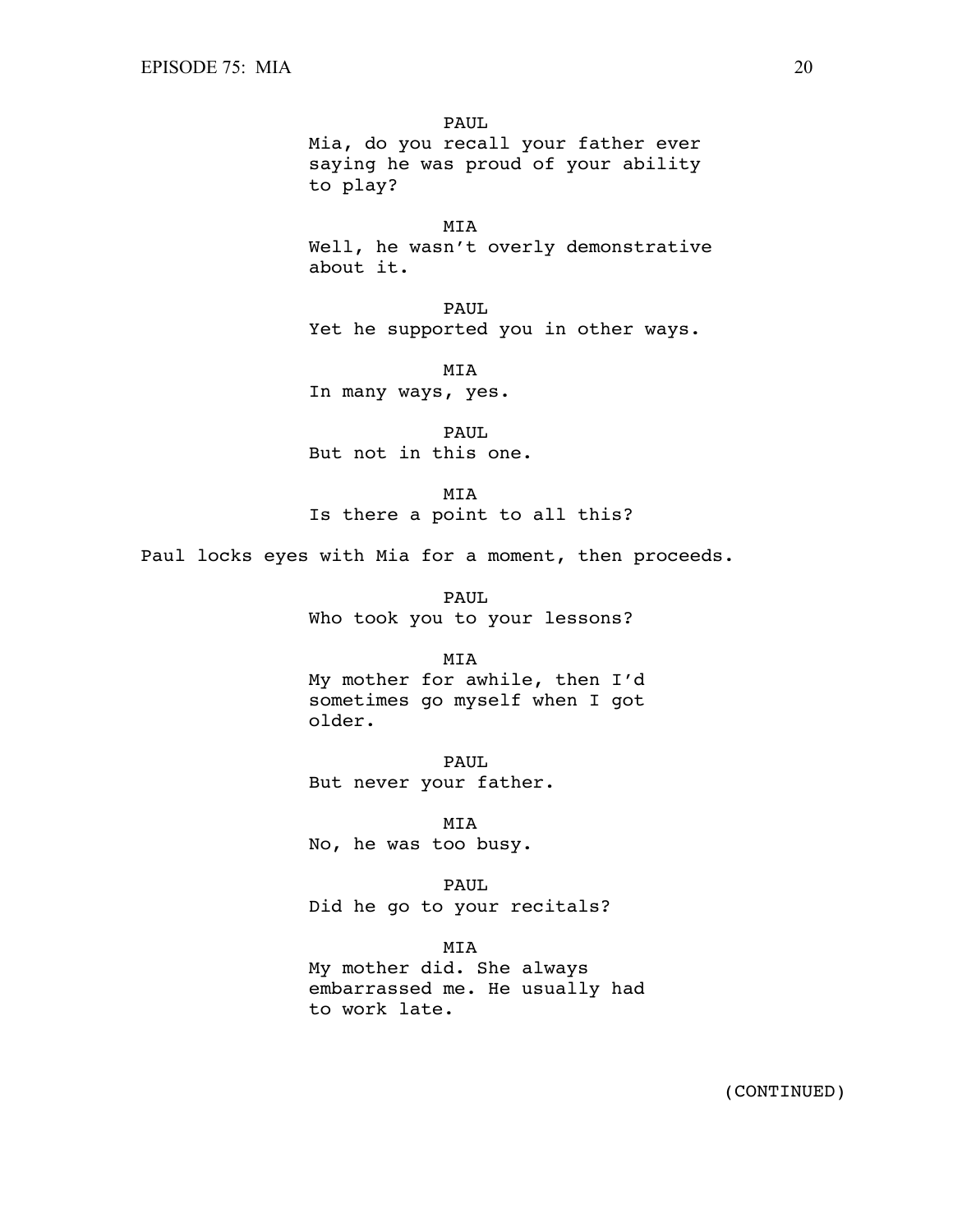PAUL So he never heard you play in public?

 MIA No, Paul. Would you please just make your point?

PAUL

The point, Mia, is that it seems with all your accomplishment, your father never once gave you a genuine compliment, or came to support you when you performed. Yet you still seem to want to defend his actions.

MIA

Forgive me, Paul. It's hard finding out my father was such a bad guy, so relatively late in my life. I'll try harder to adjust.

The two pause and regard each other for another moment, then Paul continues.

> PAUL Did you ever wonder why you were sent to live with your Aunt so suddenly?

 MIA Of course I did. Now I know my mother had a difficult pregnancy- with the twins.

 PAUL They didn't explain it, at the time?

MIA

Nope. Just a "visit," they said.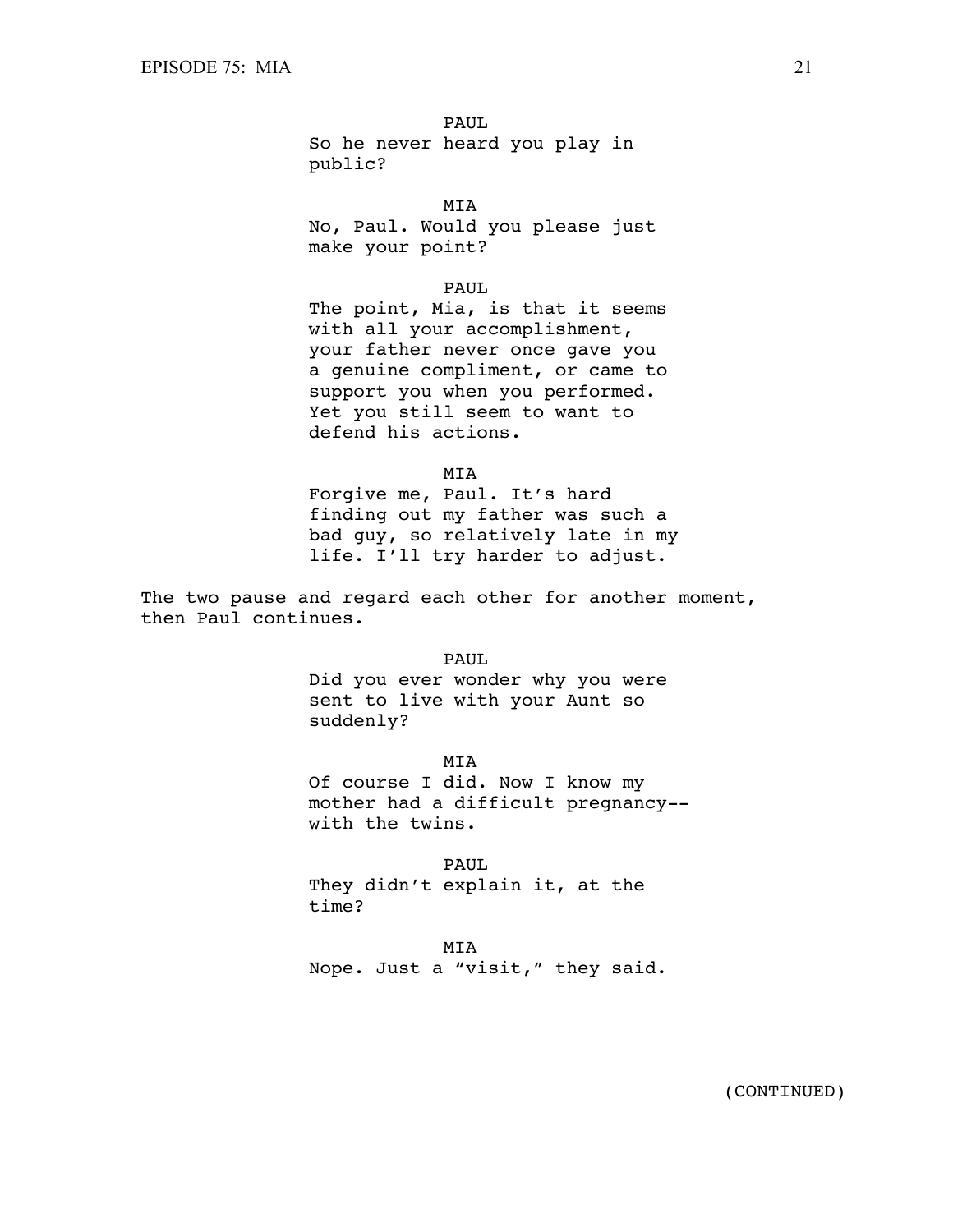That couldn't have been easy for you. And when you returned, you found that the piano you loved, that was such a part of you, was simply gone.

# MIA

Yeah, it was awful.

### PAUL.

Where did you use to play? In the house.

# MIA

In our small rec room, next to the living room. By the time I came back, it was the twins' bedroom. There wasn't anyplace else to put them.

# PAUL

What do you make of that?

### MIA

Paul, I loved my sisters on sight. Do you think I made some sort of warped connection between my sisters being there and the piano being sold? Oh, come on, Paul. Talk about over-reaching.

# PAUL

No? It must have seemed like a punishment of some kind. You were 10, and suddenly relegated to the background of this new, growing family. And it happened without a word to you. Without your consent. All the while you were staying dutifully with your Aunt in NJ.

#### MIA

(quietly) I suppose you're right.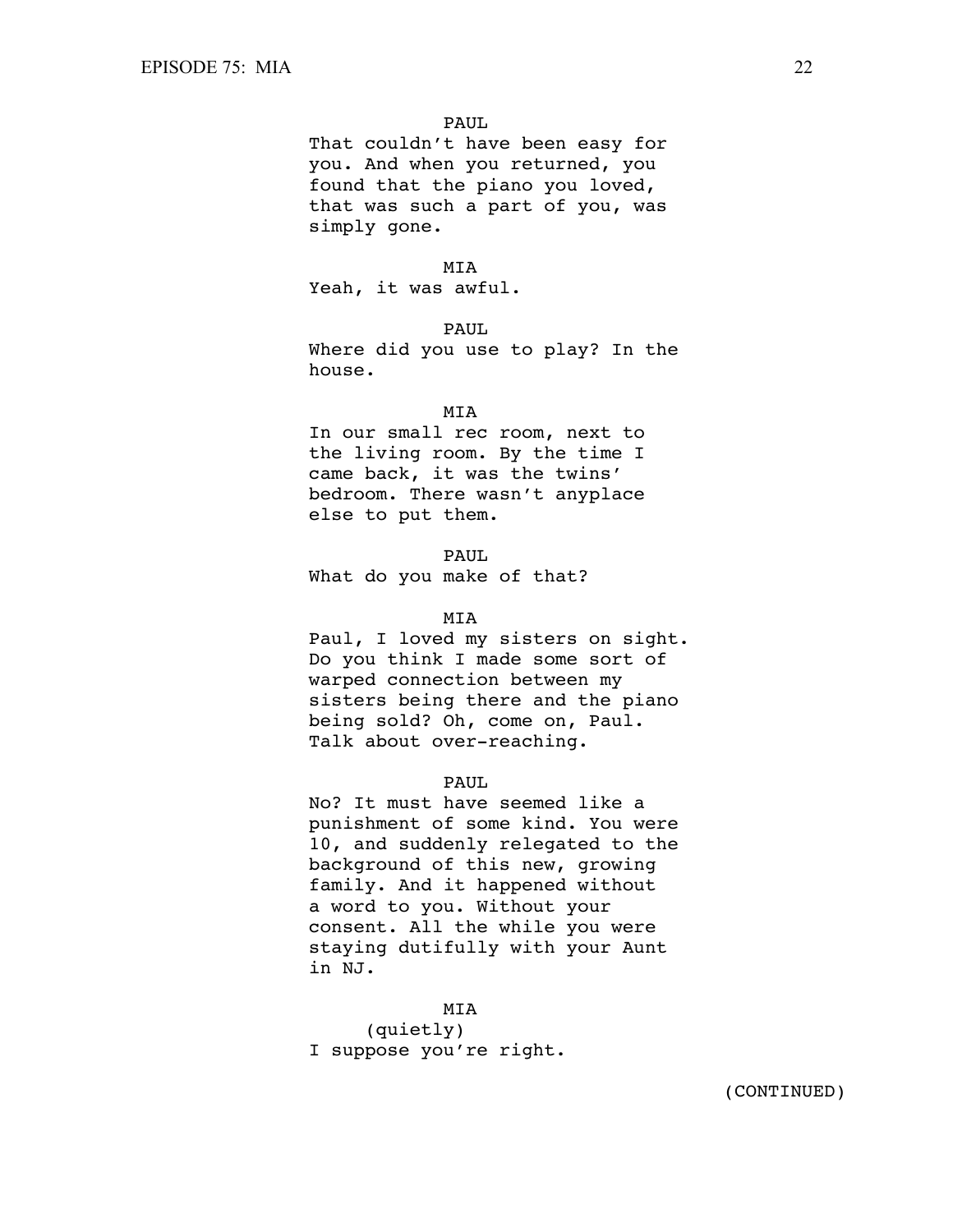PAUL You never mentioned why he sold it.

 MIA For money, I guess. For space.

### PAUL

If that was the case, then I wonder why he simply didn't move it elsewhere in the house. It couldn't possibly take up that much room.

MIA

That's true too.

### PAUL.

What were you told about why it was no longer there for you?

 MIA Nothing. My father never said anything about it.

 PAUL Did your mother?

#### MIA

I don't think so. Maybe that "it had to be done," or something like that.

 PAUL Did you ask them to explain it to you?

### MIA

I couldn't open my mouth. Me, the loud-mouthed attorney.

# PAUL

Did either of your parents give you any indication it was going to be taken from you before you left?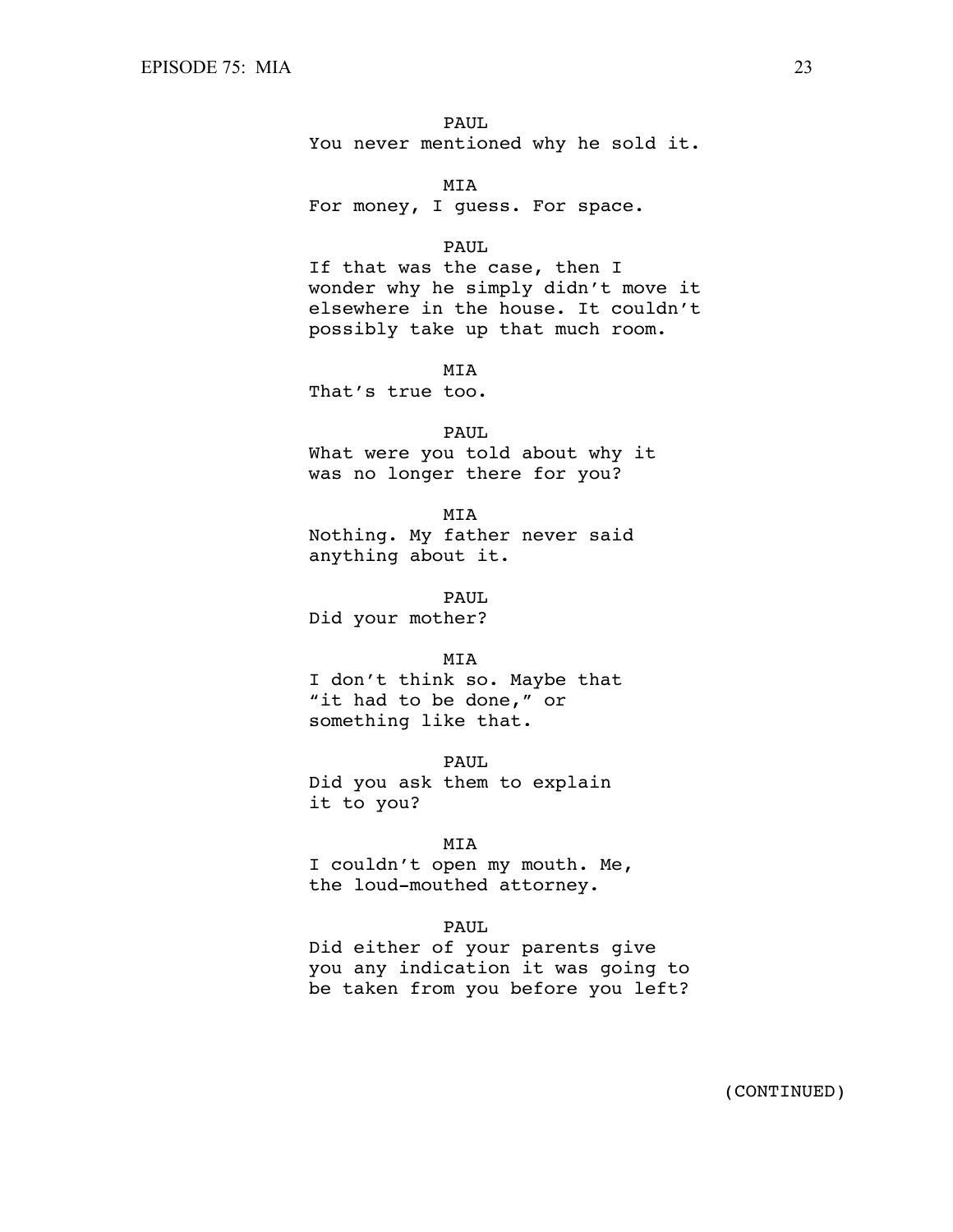No. When I got back it was this unspoken thing. I just accepted it. But I did get the feeling it was my father's decision.

# PAUL.

Let's assume money was the reason it was sold. Did your parents ever suggest to you that you could continue your lessons, even if you had to get a small after school job to help pay for them?

#### MIA

They never suggested that. I guess they could have, couldn't they? Why wouldn't they? That makes sense.

#### PAUL

It seems to me they could have.

#### MIA

Yeah. But I didn't think of doing it either.

### PAUL.

Maybe you felt the whole situation was spoiled in some way. It also wasn't your responsibility to come up with such a grown-up solution.

### MIA

It just became this different time. You know, when you're a kid, you just roll with what happens. But you're right. It was spoiled for me. I didn't want to think about it, or talk about it.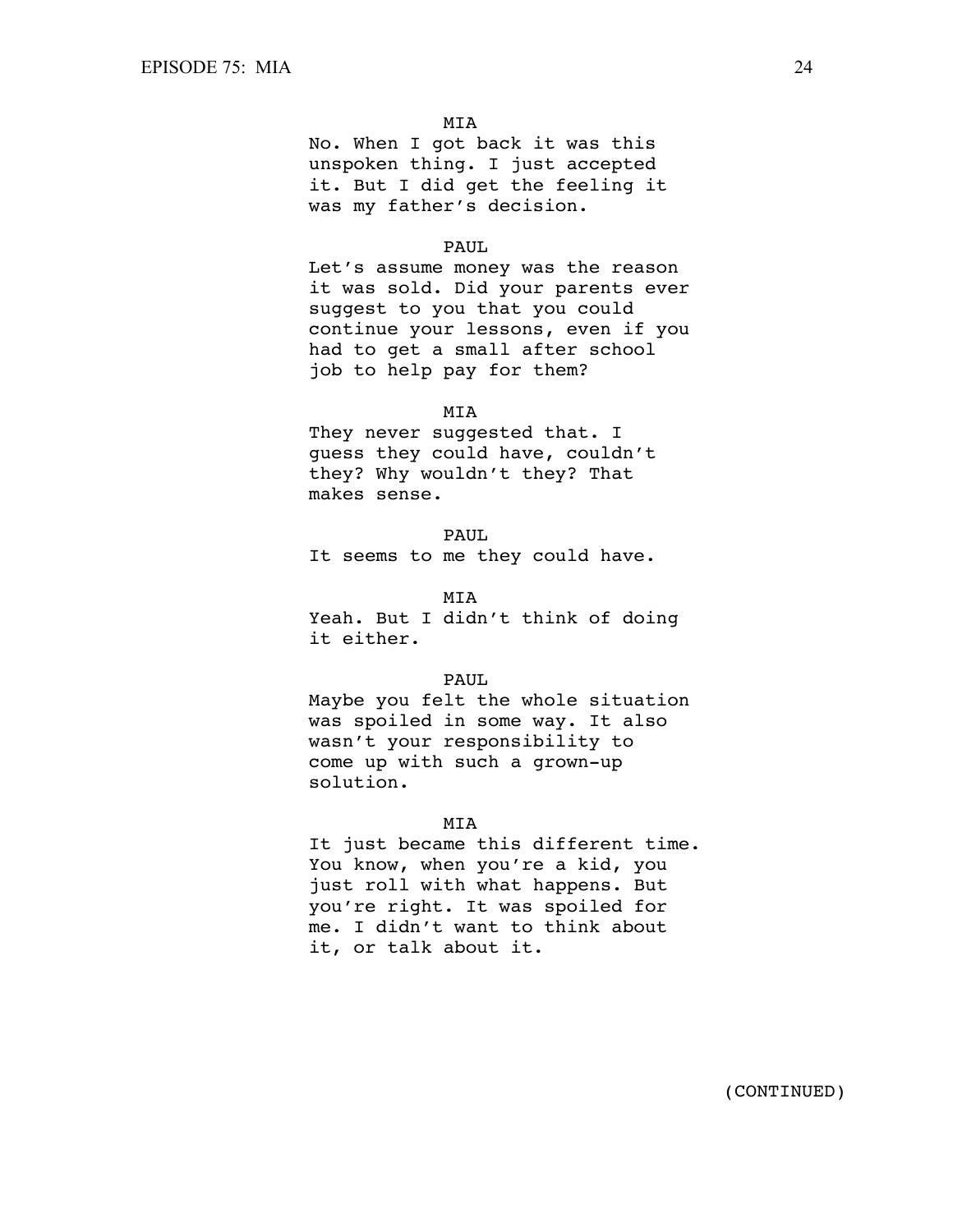So you had no warning this instrument that you loved, that you relied on to help you create, and escape in your life, was going to be taken from you. And that the music that was in you to express, virtually had no outlet anymore.

# MIA

No.

# PAUL

I would say that was hurtful. Cruel, in fact. Could it be that your father simply didn't want to hear you play it anymore? That he didn't have the capacity to care about how all this impacted you? And while you were gone, he simply made an executive decision to get rid of it? As coldly as he packed and shipped you off to NJ? And that your mother just went along, in collusion with him?

#### MIA

(realization dawning) You think they both betrayed me.

# PAUL.

No Mia, I think they abandoned you. It could explain why you remain on the outside looking in in your life. I think it's quite possible you've been replaying this particular loss all your life, moving through relationships one after the other, with all the tenacity of playing "practice drills" on the piano. Rushing through them, but never letting yourself get too close, or too attached. (MORE)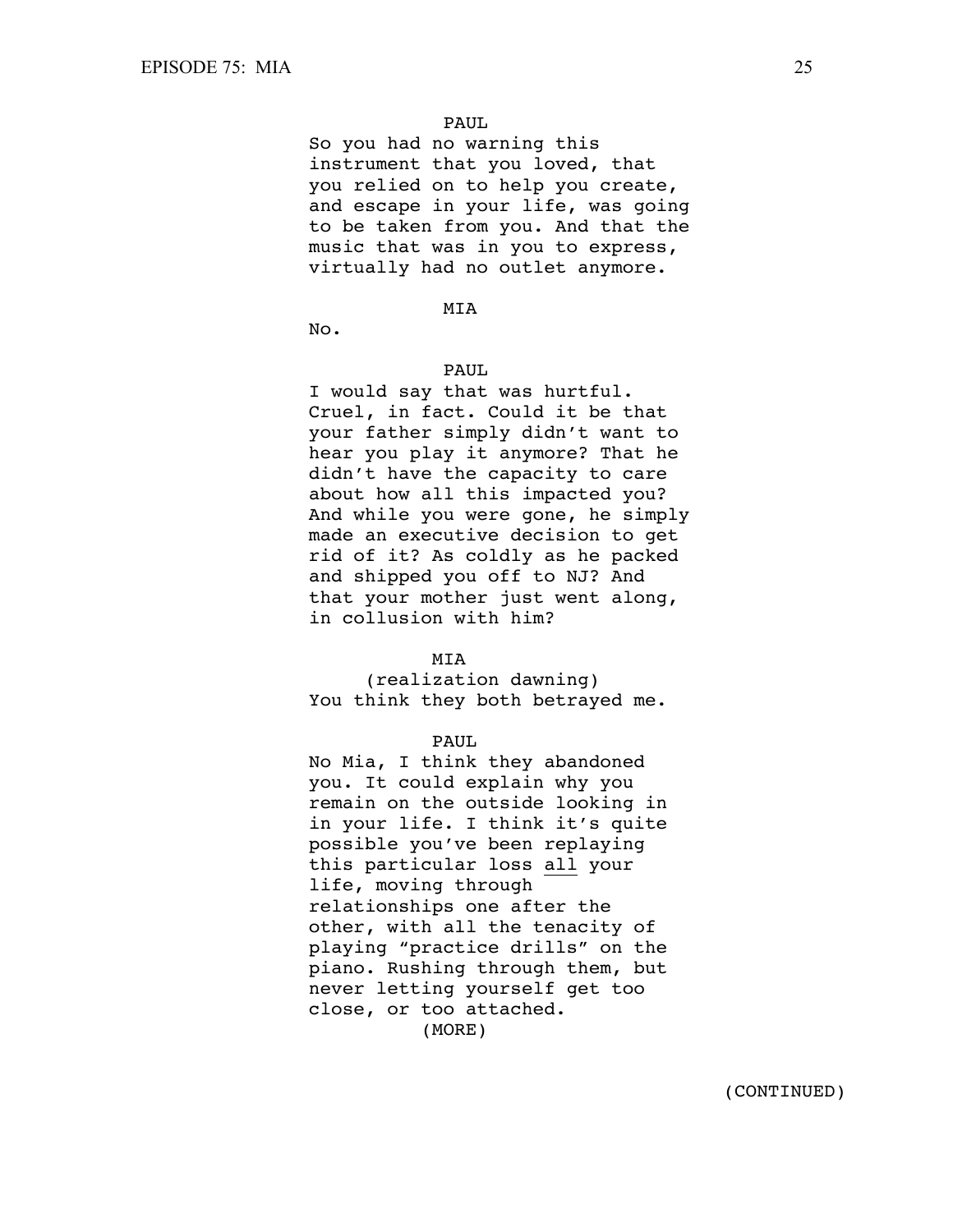# PAUL (cont'd)

Looking for a familiar type of attention your father gave you, which was severely lacking, in my opinion. It appears in relationships, you wait vigilantly for things to come to an end, as you're certain they inevitably will. It may be why, with all your desire for connection, you keep getting involved with men who end up either rejecting you or who are circumstantially unavailable in some way.

### **MTA**

I guess that means you.

# PAUL.

I think inside you're still that 10-year-old girl who stood in the middle of what was once the favorite room in her familiar home and wondered what happened to her life. Your parents didn't warn you about what they were going to do, discuss it with you, or protect your feelings, did they? Didn't this action prevent you from exploring your potential, your interest in music, from then on?

# MIA

(weeping quietly) Things just changed one day. I didn't really remember that much about it. Until now.

# PAUL

My guess is you psychically split from the situation. It was too painful for you to comprehend.

MIA

Yeah, well, it's still painful to comprehend.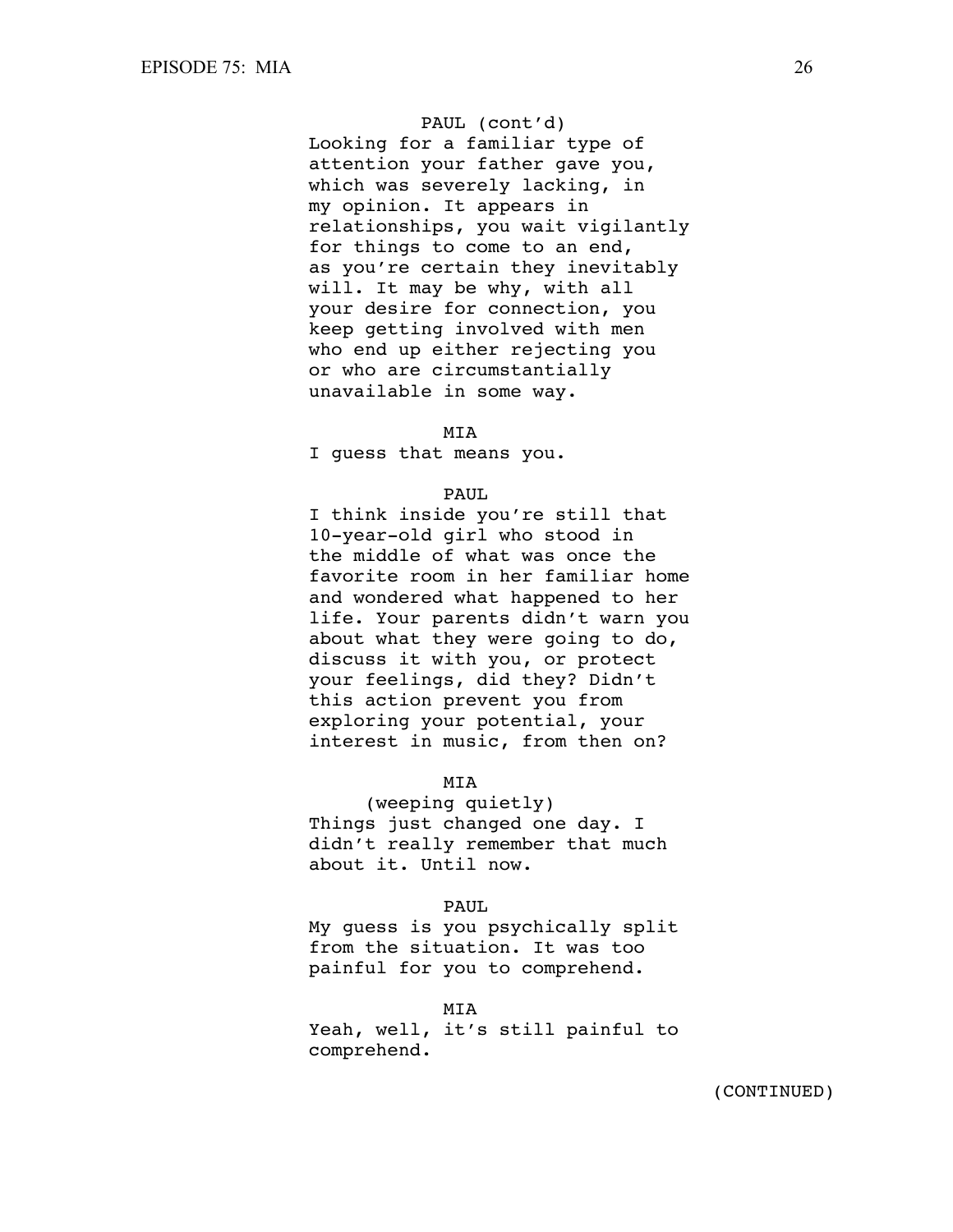Of course it is.

MIA

But why would they do such a thing?

# PAUL

The short answer is your father's narcissism. His inability to understand your needs, and have empathy for you. From what you described earlier, it sounds like he may have envied your ability to play too, which is characteristic of narcissism. He may have been threatened by your ability. Your talent.

**MTA** It's interesting you say that.

# PAUL.

How come?

## **MTA**

I do remember him saying one time he wished he could play. He also regularly drilled it into me that that I was to have a respectable profession, not a risky career in the arts.

PAUL

He drilled it into you?

### MIA

(gets the connection) He used to be in this band when my parents first got married. My mother said he hated giving it up, but with work—-

 PAUL Was it a good band?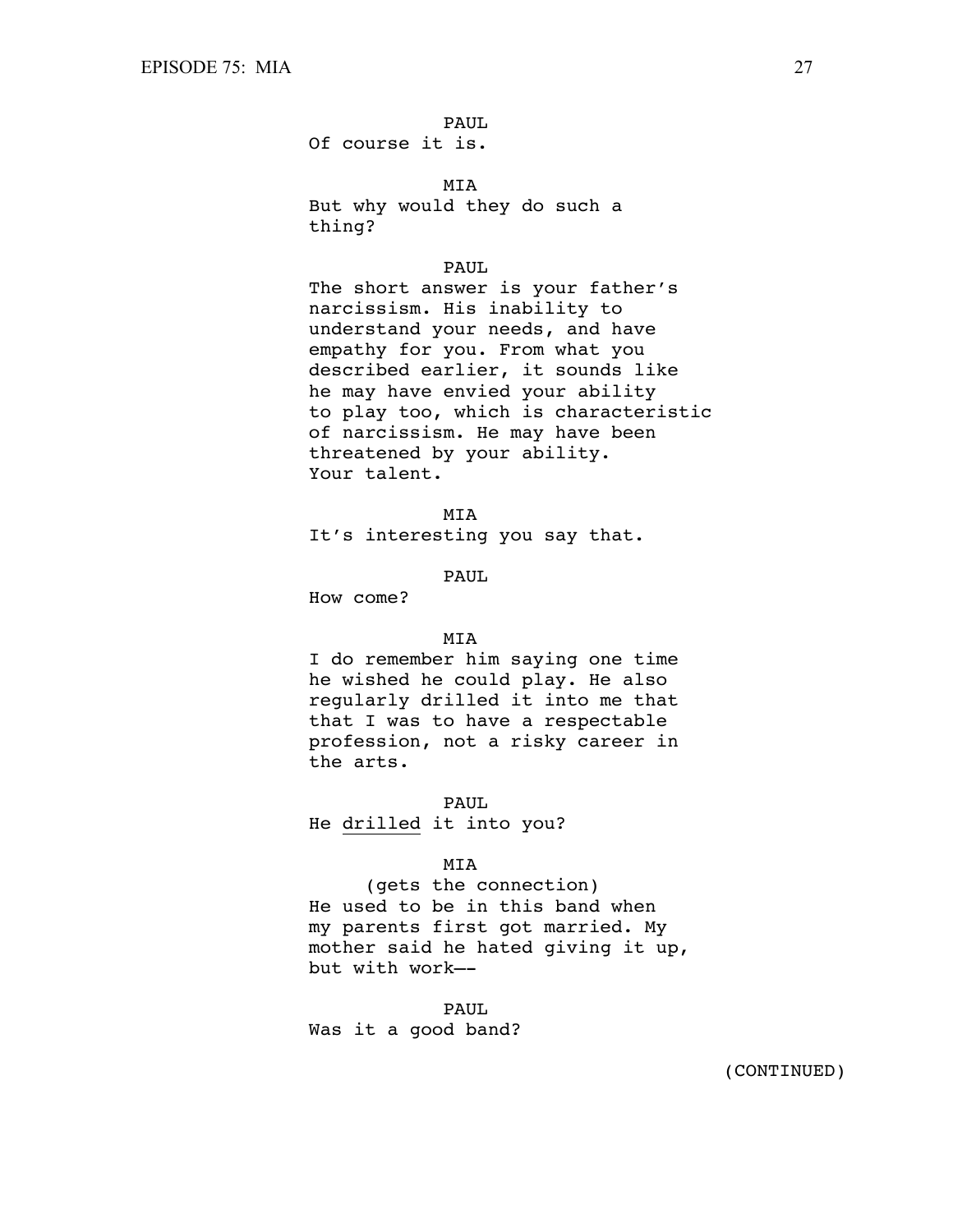Not really, from what I hear. Do you think he was trying to stop me from doing what I loved?

#### PAUL

I think it would be important for you to ask him that.

MIA

He'd never admit to anything.

# PAUL

Then you'll have to put your deposing abilities to good use, and see what's under the facade. You know, you and I aren't very different in that way.

**MTA** 

I should consider you a shark too?

# PAUL.

No. Well, if you like. But I do think your father is looking a bit like one. I'd say the jury's still out on your mother, though she did play a part in all this too.

#### MIA

What about my practice "drills?"

#### PAUL

I got the sense from hearing you talk about the scales as "drills" that there was a desperation you were articulating. The need to move forward, and achieve, and please your father. Also there was a bit of "magical thinking" in it too. If I do my practice drills, everything will be okay. That you'll be fine, and able to resolve things in your life. Maybe that childhood fantasy has followed you your whole life.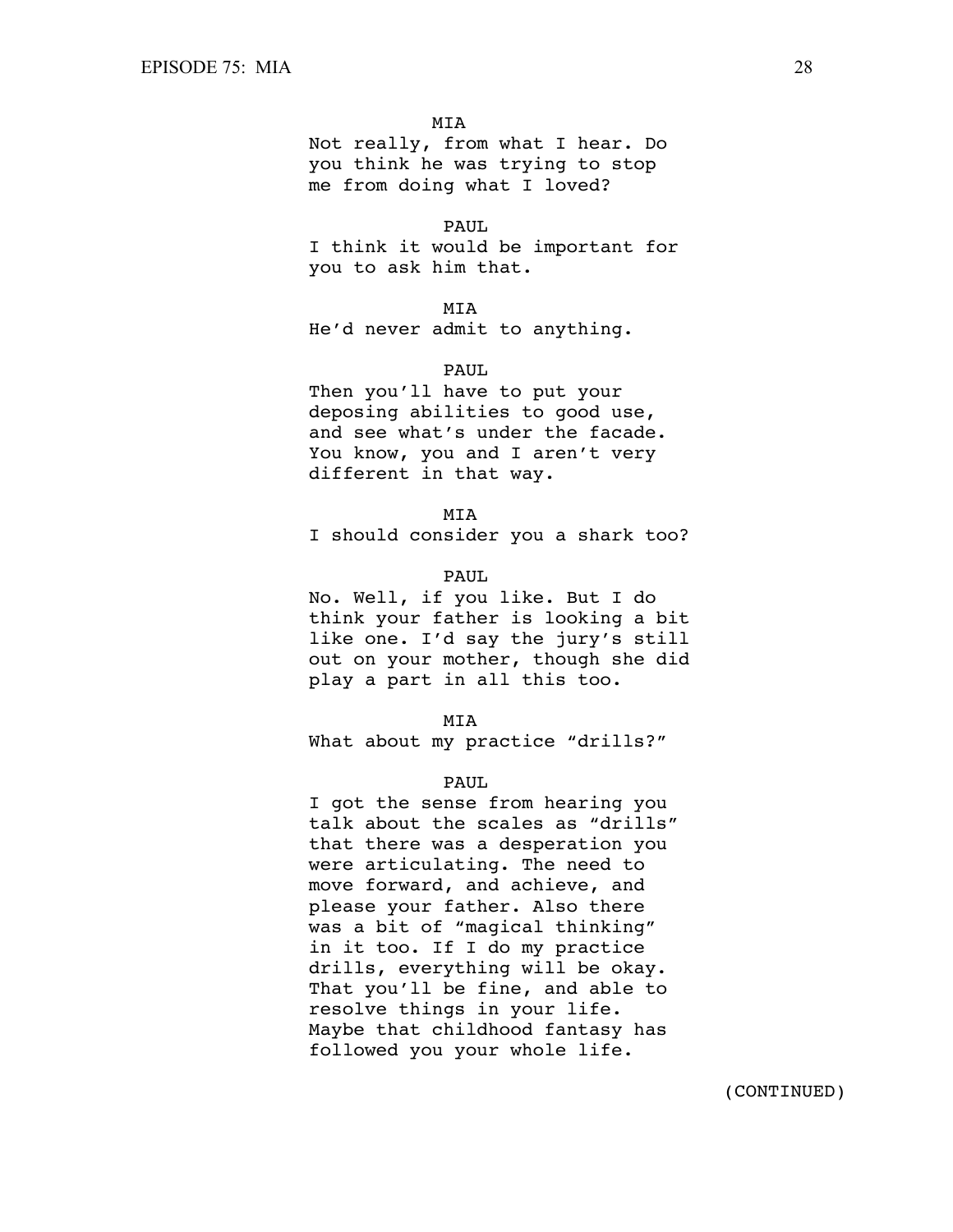MIA That's exactly how I felt about it.

# PAUL

And today, you mentioned that you were going to set your mind to a relationship with me, like playing practice drills on the piano.

MIA

I did, didn't I? I can fantasize, can't I?

#### PAUL.

(clears throat) Do you ever fantasize about playing the piano again?

MIA

Not lately.

# PAUL.

Maybe next week we should discuss how losing such a vital part of yourself may have left a mark on you. Perhaps we can trace some of your feelings of emptiness to that time period. You suffered a big loss. It could be you sensed something was going to happen with the piano. Children are very in touch that way.

#### MIA

I don't know. I just cut off from the whole experience. I don't really think I'm that person anymore.

Mia begins to slowly collect her things as the session winds down.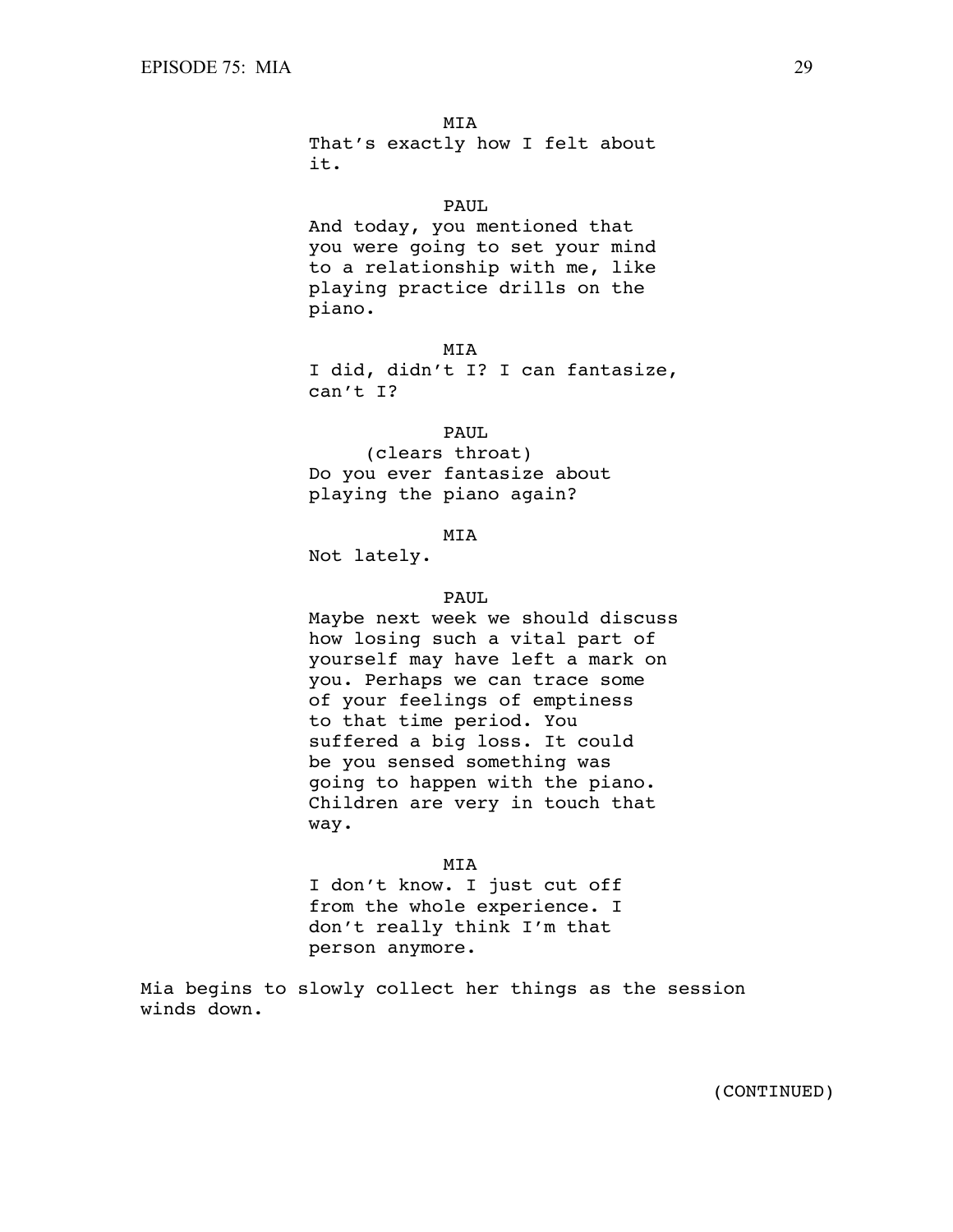Are you sure? Things may not be so different for you today. Keeping a frenetic work pace, drilling for depositions instead of concerts-- setting your mind to making romantic partnerships happen at will--

### MIA

(tries levity) A cop and a musician in one day, will I ever live that down?--

Mia begins to get up.

PAUL. I see you'll be leaving, humor intact--

She suddenly stops, arrested by a thought, then sits back down.

MIA

(sharp realization) --and willing my belief in a false pregnancy?

PAUL

Yes, Mia. There's that too. That's a brave insight. Perhaps it was your subconscious wish that if you had a baby of your very own, the way your parents did when they had the twins, that you could go back and change things in some way. Reconnect to the part of you that was lost back then.

MIA

I thought "magical thinking" was just for kids.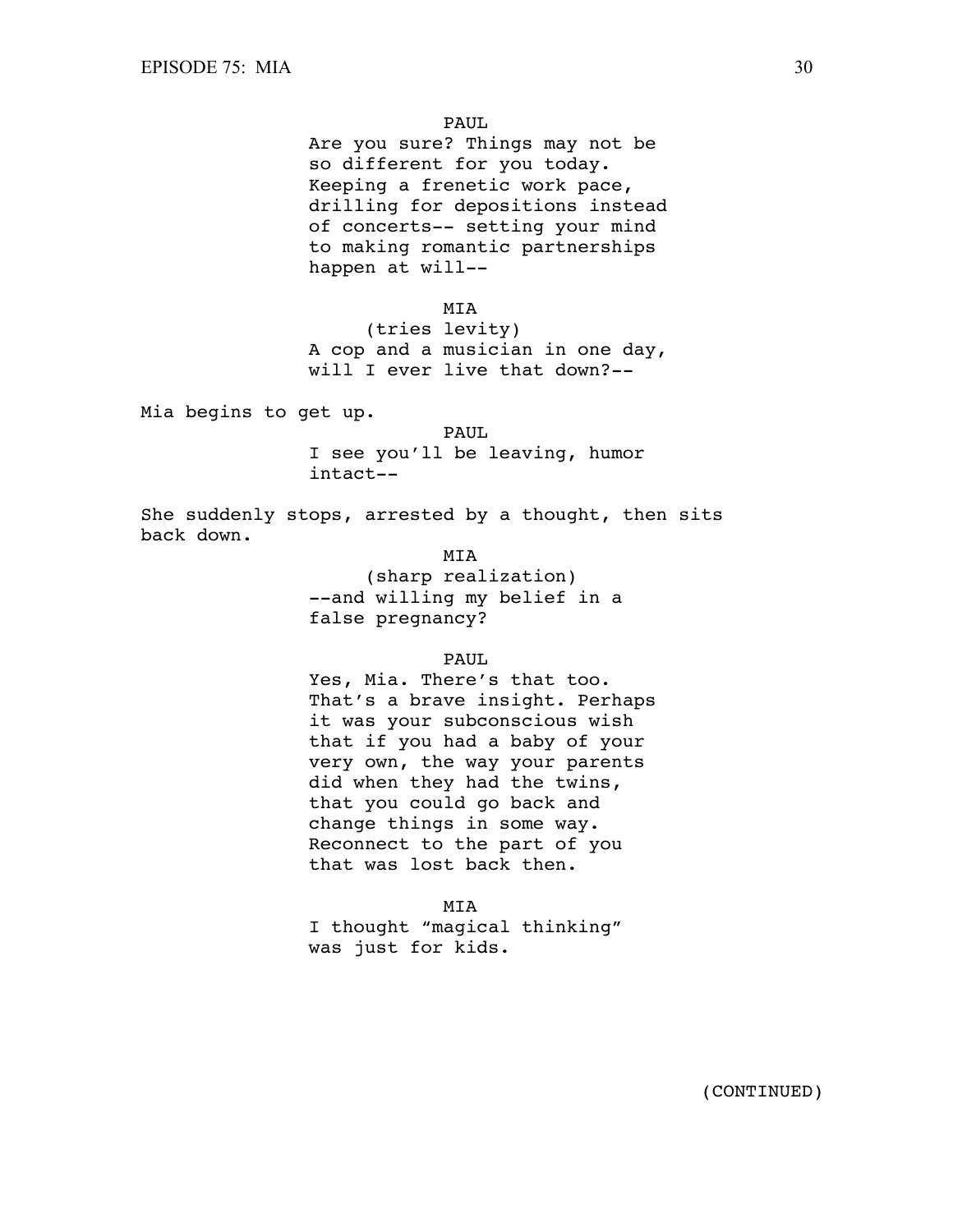No, Mia. You know, it's a very human response to try to hang on to something, even a wish or false hope, when the threat of loss is near. To have that feeling of control. Perhaps what began as a child's response to a situation that was completely out of her control many years ago-- literally out of her hands-- is still with you today.

### MIA

Now I want to hang onto you.

#### PAUL

I'm right here. I won't just disappear on you one day like the home you once knew, or your piano.

**MTA** 

Thank you, Paul.

## PAUL

Mia, creating an authentic connection with someone can't truly happen until you have that very relationship with yourself first. Maybe it's a connection with who you were then, and the person you still are at the core that you've been yearning for, not just the desire for a husband or a child-- or me. That self-knowledge-- and self-acceptance--can give you comfort within the walls of your home as well. Beige, or any other color.